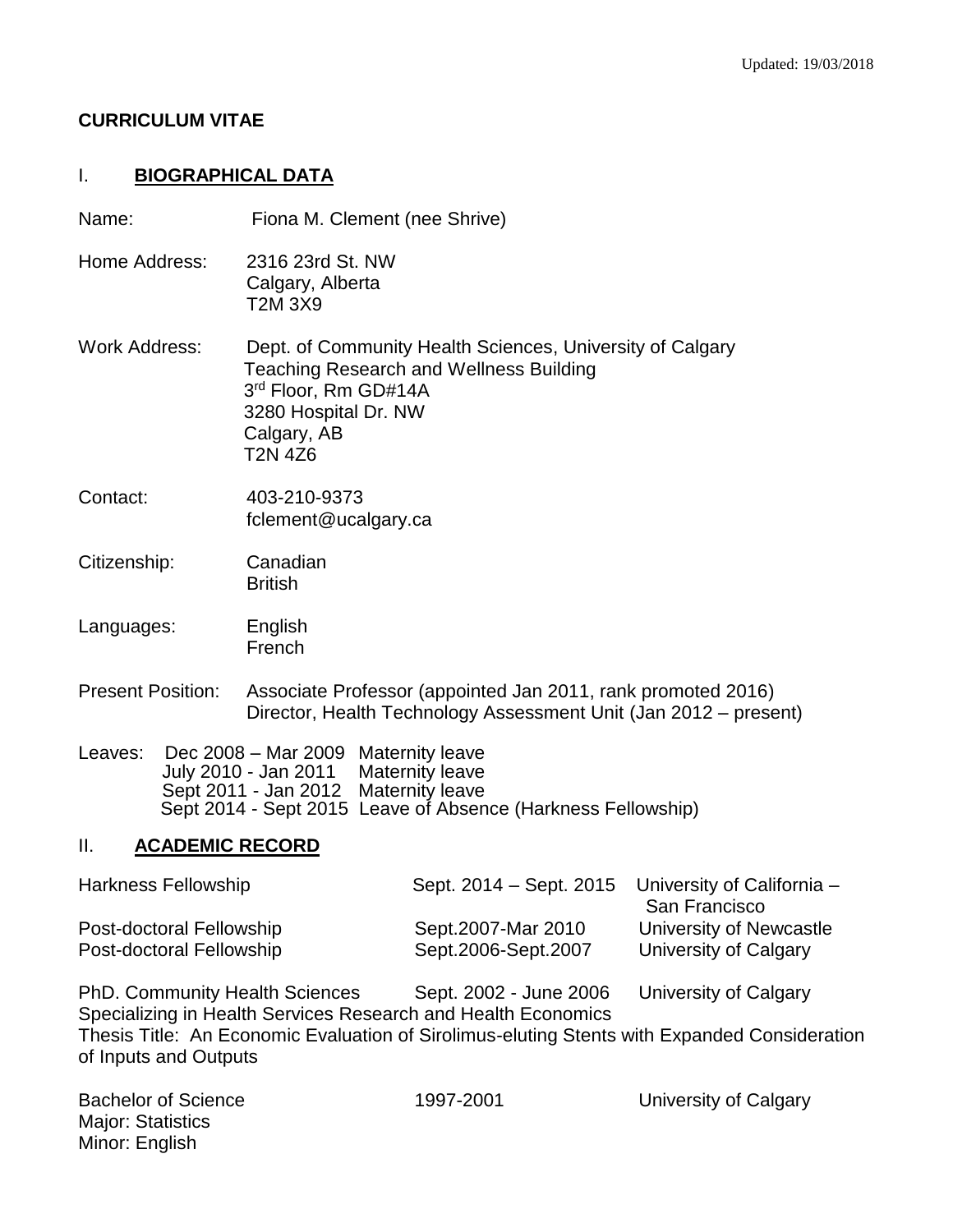#### III. **AWARDS**

- 2017 Peak Scholar, University of Calgary: awarded for achievements where the academic work has had an impact outside of the academy resulting in a positive social or economic impact in our communities.
- 2015 Avenue's Magazine Top 40 Under 40: a selection of 40 Calgarians under the age of 40 who have made outstanding contributions to the community
- 2015 Maurice McGregor Award from the Canadian Agency for Drugs and Technologies in Health (CADTH): A national award for outstanding excellence and leadership in Health technology assessment
- 2014 Harkness Fellowship in Health Care Policy and Practice (held at University of California - San Francisco): a prestigious award given to 1-2 Canadians per year (12 international awardees a year) to enable them to complete a fellowship in US and international health policy
- 2007 Alberta Heritage Foundation for Medical Research Post-doctoral Fellowship Award (held in Newcastle, UK)
- 2007 Canadian Health Services Research Foundation Post-doctoral Award (held in Newcastle, UK)
- 2006 Canadian Cardiovascular Outcomes Research Team (CCORT) Post-doctoral Fellowship Award (Held in Calgary, AB)
- 2004 Canada Graduate Student Scholarship from CIHR
- 2004 Alberta Heritage Foundation for Medical Research Studentship
- 2004 Dean's Excellence Research Award
- 2004 Canadian Cardiovascular Outcomes Research Team (CCORT) Studentship
- 2004 Tomorrow Research Cardiovascular Health Professionals (TORCH) Studentship

## IV. **EDUCATIONAL ACTIVITIES**

Co-instructor for graduate course MDCH 666 Health Policy (2016, 2017, 2018)

Co-instructor for graduate course MDCH 663 Decision Analysis in Healthcare (2005, 2007, 2009, 2010, 2012, 2014, 2016, 2017)

Co-instructor for a 6-session Health Economics course organized for the Strategic Clinical Networks within Alberta Health Services to build the healthcare system and policyreceptor capacity to incorporate economic outcomes into healthcare decisions and evaluations (2015)

Preceptor for MDCH 755 Systematic Review and Meta-analysis (2013, 2015)

Guest Lecturer in MDCH 660: Foundations in Health Services Research (2010, 2011, 2013, 2014, 2016)

Co-instructor for MDCH 700 Introduction to secondary databases in Canada (2013)

## V. **TRAINEE SUPERVISION**

1. Current Trainees:

Year began Degree Student

| 2017 | PhD   | Janak Bajgai (co-supervisor, Dept. of Community Health Sciences) |
|------|-------|------------------------------------------------------------------|
| 2017 | MSc l | Hannah Holitzki (Dept. of Community Health Sciences)             |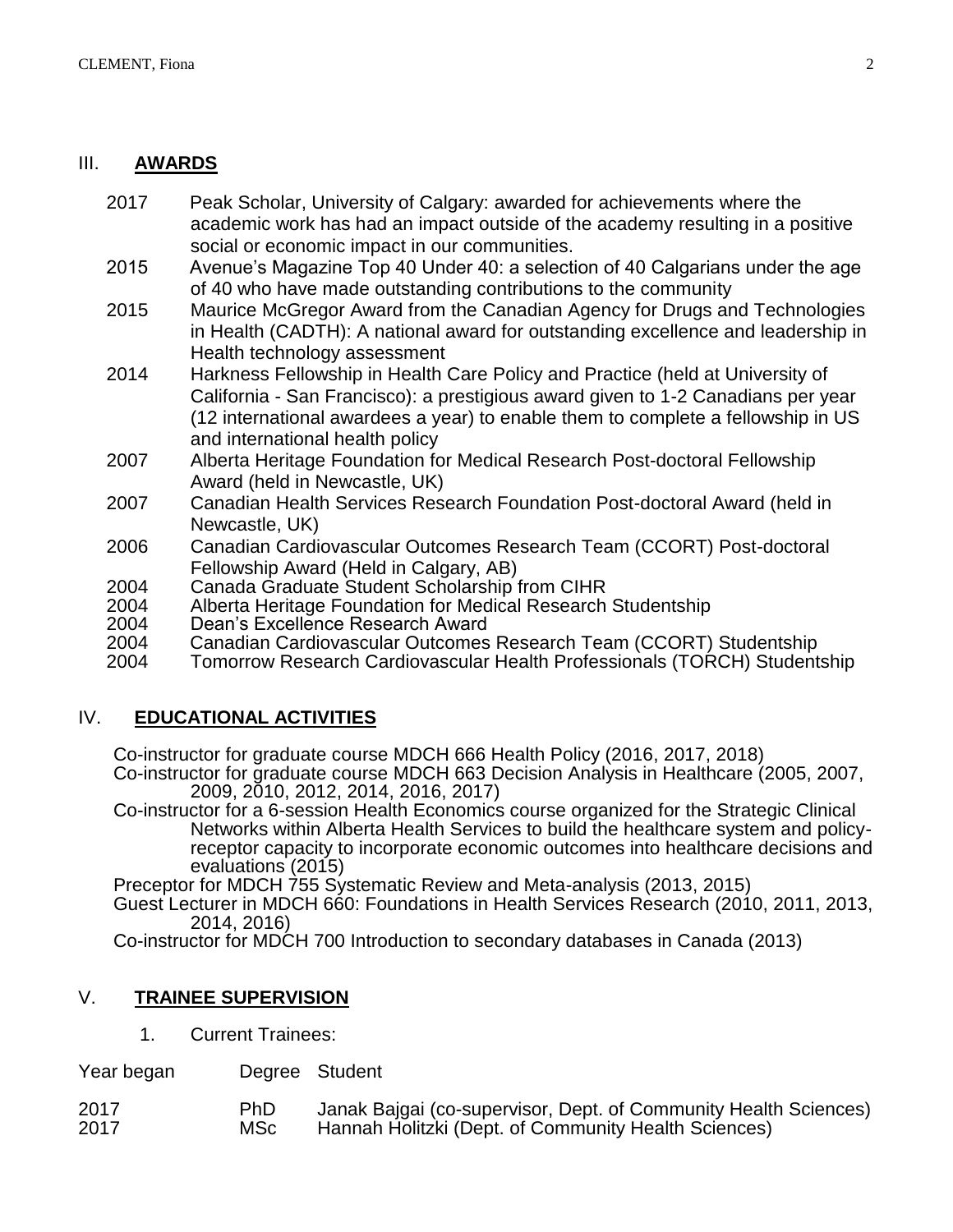| 2016<br>2015                  | <b>MSc</b><br><b>PhD</b>   | Thesis: Public preferences for drug plan design: focus groups ad<br>survey development<br>Awarded W21C graduate scholarship<br>Mark Hofmeister (Dept. of Community Health Sciences)<br>Thesis: An economic evaluation of the SPRITELY trial<br>Rosmin Esmail (Dept. of Community Health Sciences)                                                                                                                                            |
|-------------------------------|----------------------------|----------------------------------------------------------------------------------------------------------------------------------------------------------------------------------------------------------------------------------------------------------------------------------------------------------------------------------------------------------------------------------------------------------------------------------------------|
| 2014                          | PhD                        | Awarded Alberta Innovates Health Solutions Studentship<br>Thesis: Understanding the relationship between HTR and KT<br>Stephanie Coward (co-supervisor, Dept. of Community Health<br>Sciences)                                                                                                                                                                                                                                               |
| 2013                          | PhD                        | Awarded University of Calgary Eyes High Graduate Fellowship,<br>Izaak Walton Killam Doctoral Scholarship<br>Thesis: Predicting the future burden of IBD<br>Lesley Soril (co-supervisor, Dept. of Community Health Sciences)<br>Awarded University of Calgary Silver Anniversary Graduate<br>Fellowship, Alberta Innovates Health Solutions Studentship<br>Thesis: A health technology reassessment of blood transfusion<br>practices in ICUs |
| 2.                            | <b>Graduated Students:</b> |                                                                                                                                                                                                                                                                                                                                                                                                                                              |
| Years in program<br>2015-2017 | Degree<br><b>MSc</b>       | <b>Student</b><br>Laura Sevick (Dept. of Community Health Sciences)<br>Thesis: Economic Evaluation of an Electronic Discharge Tool: an                                                                                                                                                                                                                                                                                                       |
| 2015-2017                     | <b>MPH</b>                 | cost-utility analysis of an RCT<br>Gil Earner (co-supervisor, School of Public Health, University of<br>Alberta)<br>Thesis: Systematic review and cost analysis of comprehensive                                                                                                                                                                                                                                                             |
| 2015-2017                     | <b>MSc</b>                 | geriatric assessments<br>David (Ziyu) Zhang (Dept. of Community Health Sciences)<br>Thesis: Economic Evaluation of PCSK9 Inhibitors: A cost-utility                                                                                                                                                                                                                                                                                          |
| 2013-2017                     | <b>MSc</b>                 | decision model<br>Jong Kim (Dept. of Community Health Sciences)<br>Thesis: An economic evaluation of the addition of HPV<br>vaccination for boys in Grade 5 to the female grade 5 vaccination                                                                                                                                                                                                                                                |
|                               |                            |                                                                                                                                                                                                                                                                                                                                                                                                                                              |

3. Committee Membership:

2017 Hena Quereshi. MSc supervisory committee (Dept. of Community Health Sciences) Thesis: The economic impacts of dietary sodium reductions in the Canadian population

2013 Stephanie Coward. MSc supervisory committee (Dept. of Community Health Sciences) Thesis: Cost-effectiveness of Smoking Cessation Strategies in Patients with Inflammatory Bowel Disease

2012 Mohammed Almekhlafi. PhD supervisory committee (Dept. of Community Health Sciences) Thesis: The Safety and Cost-Effectiveness of Carotid Angioplasty and Stenting in Calgary – awarded the Governor General's Gold Medal

4. External Examiner:

2017 Maxine Scringer-Wilkes (Faculty of Nursing)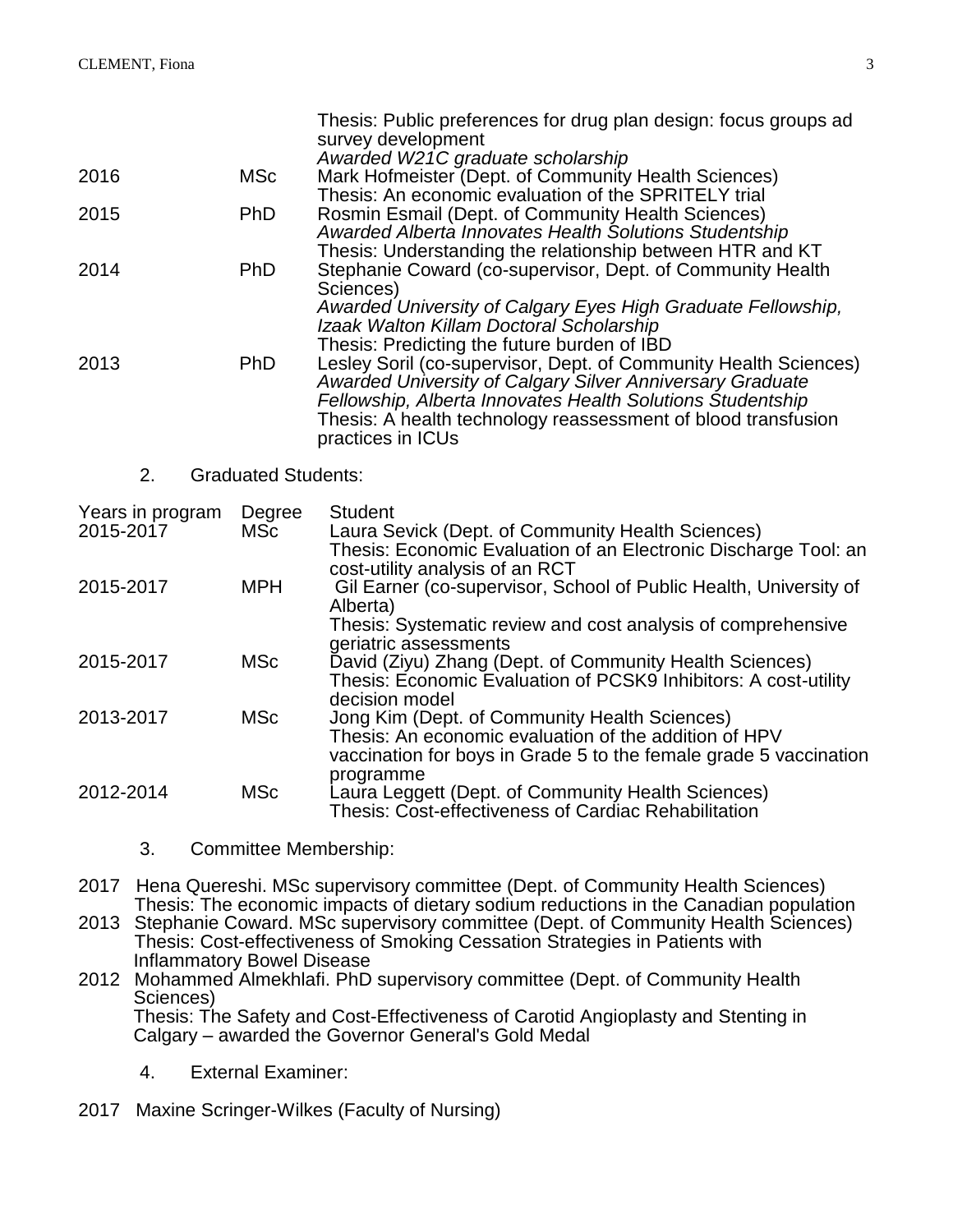Thesis: The Association between Breastmilk Feeding and Parental Leave Policies in Organizational for Economic Co--‐operation and Development (OECD) Countries: A Systematic Review

- 2016 Guosong Wuo (Dept. of Community Health Sciences) Candidacy Exam
- 2016 Ali Shajarizadeh (Dept. of Economics) Thesis: Essays on Pharmaceutical Economics
- 2014 Ilia Ferussi. PhD (McMaster University) Thesis: Economic Evaluation of HER2 Targeted Breast Cancer Therapy
- 2013 Samuel Xu. PhD (Haskayne School of Business) Thesis: An Agile Approach for Healthcare Simulation Modelling

## VI. **LEADERSHIP ACTIVITIES**

- 1. Director, Health Technology Assessment Unit, University of Calgary (January 2012 present)
- 2. Editor of *Evidence to Practice* in JAMA-Internal Medicine; a monthly section that summarizes topical HTAs into action-oriented recommendations for clinicians. (June 2015-present)
- 3. Successfully completed Cumming School of Medicine Leadership Training, University of Calgary (2017)
- 4. Successfully completed "Academic Leadership and Scientific Management" through University of California-San Francisco (6-day training workshop, Jan/Feb 2015)
- 5. Vice-Chair, HTA Exchange; the national HTA producers collaboration forum (April 2015 present)

## VII. **POLICY ACTIVITIES**

1. Alberta Health Technology Decision Process (January 2012-present).

The Alberta Health Technology Decision Process is the Expert Advisory Panel to review publicly funded health services in Alberta. It supports the use of appropriate evidence and information for decision-making on the public funding of health technologies and services, with emphasis on technologies requiring review provincially or nationally. It has engaged 3 partner Health Technology Assessment Units to support the process' evidence requirements and provide academic support to enhance the process. I am the current director of one of the Health Technology Assessment Units. My contributions in this role include leadership to support on-going adaption of the process to increase efficiency and relevance and completion of timely HTAs to support publicly-funding decisions of specific technologies.

2. British Columbia Health Technology Review (May 2016-present)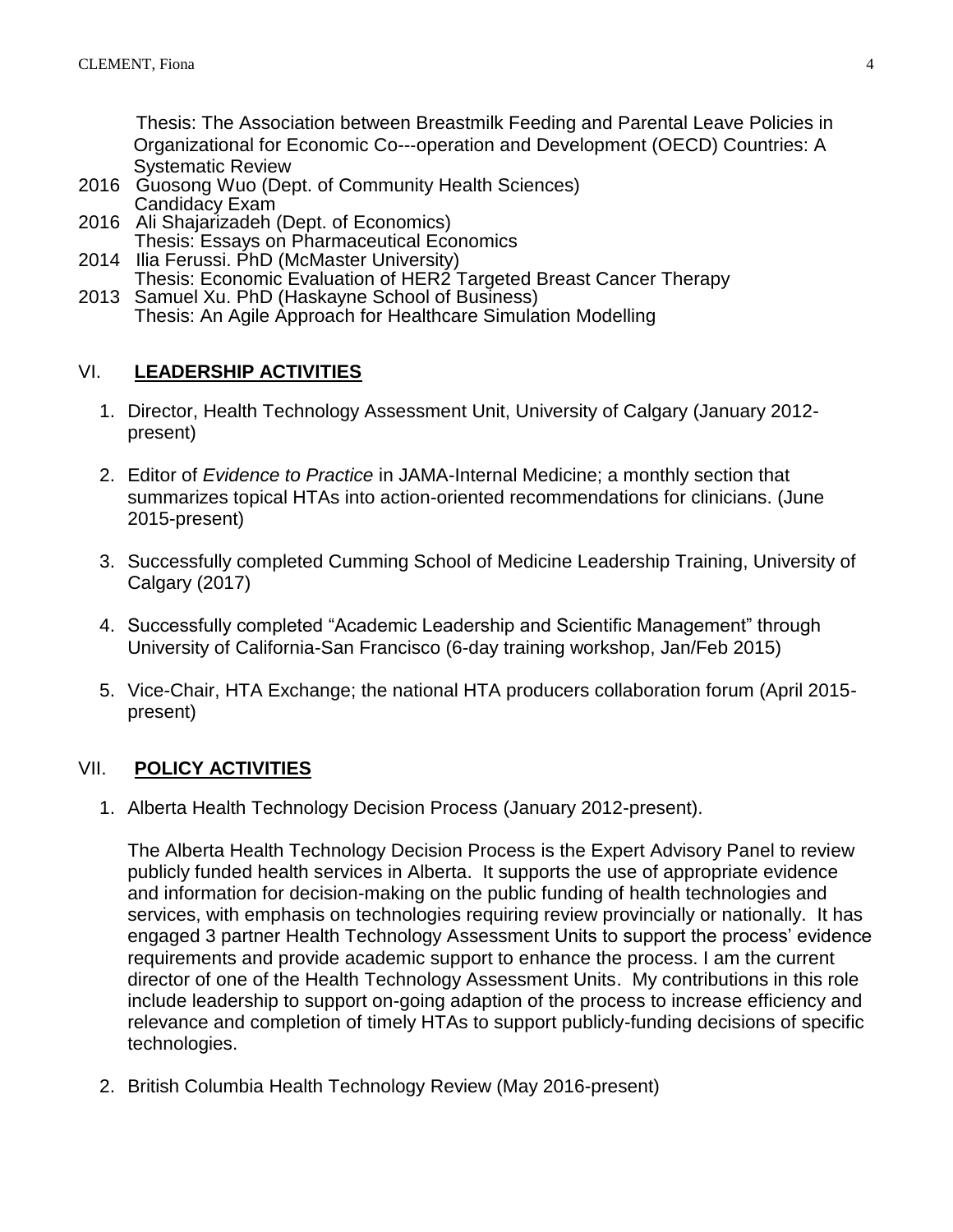The British Columbia Health Technology Review is the process to review publicly funded health services in BC. It supports the use of appropriate evidence and information for decision-making on the public funding of health technologies and services. There are 2 partner Health Technology Assessment Units to support the process (The University of Calgary HTA Unit and C2E2, Vancouver Coastal Health). My contributions in this role include completion of timely HTAs to support decision-making.

3. Expert Committee on Drug Evaluation and Therapeutics (Sept 2016-present)

This Expert Committee for Alberta Health provides advice as related to the Alberta Health Drug Benefit List; and provides recommendations to the Minister for consideration in making decisions on the benefit status of drugs on the List related to inclusion, deletion, coverage criteria, and interchangeability, by reviewing drug submissions and applying expertise to assess the scientific, therapeutic, clinical and socio-economic merits of drug products.

| <b>Title</b>                                                                                            | Amount       | Years            | <b>Agency</b>                                                                                               | <b>Role</b> | Co-investigators                                                                                                                                                                                                                                                                            |
|---------------------------------------------------------------------------------------------------------|--------------|------------------|-------------------------------------------------------------------------------------------------------------|-------------|---------------------------------------------------------------------------------------------------------------------------------------------------------------------------------------------------------------------------------------------------------------------------------------------|
| Reducing the global burden of<br>infectious diseases through precision<br>population health             | \$11,030,000 | 2018-<br>2022    | Genome Canada                                                                                               | $Co-I$      | PI: I. Lewis, D. Church<br>Co-I: A. Earl, S. Noskov                                                                                                                                                                                                                                         |
| Documenting our journey: the stories<br>of patients and their families of living<br>with syncope        | \$270,000    | 2018-<br>2020    | Cardiac<br>Arrhythmia<br>Network of<br>Canada (CANnet)                                                      | Co-PI       | Co-PI: Mary Runte (funds held at<br>University of Lethbridge)                                                                                                                                                                                                                               |
| Improving ICU-to-Ward Transfers of<br>Care: Evaluation of a KT Tool Kit and<br><b>ICU Transfer Tool</b> | \$265,148    | $2017 -$<br>2019 | <b>Canadian Frailty</b><br><b>Network</b>                                                                   | $Co-I$      | PI: T. Stelfox, S. Bagshaw<br>CO-I: S. Straus, A. Forster, P.<br>Dodek, C. Doig, P. Oxland, E.<br>Papathanassoglou, D. Zuege, J.<br>Parsons-Leigh, M. Detsky, J.<br>Holroyd-Leduc, D. Niven, V.<br>Vandal-Walker, K. Zjadewicz, C.<br>Grant, D. Rockliff                                    |
| <b>REACH Network (renamed SPOR</b><br>Evidence Alliance)                                                | \$5,000,000  | $2017 -$<br>2022 | <b>CIHR: SPOR</b><br>guidelines and<br>systematic<br>reviews                                                | PI          | NPI: A. Tricco<br>Pls: J. Abbott, K. Barker, N. Beben,<br>T. Clifford, C. Casey, A. Hayes, A.<br>Proctor, G. Teare, A. Abou-Setta, H.<br>Colquhoun, J. Curran, C. Godfrey,<br>W. Isaranuwatchai, A. Leblanc, L.<br>Li, P. Moffitt, D. Moher, S. Straus<br>+ 80 CO-Is and knowledge partners |
| <b>Building Capacity and Supporting</b><br>Health Technology Assessment in<br><b>British Columbia</b>   | \$400,000    | $2017 -$<br>2018 | <b>BC Ministry</b>                                                                                          | PI          |                                                                                                                                                                                                                                                                                             |
| Palliative Care, Early & Systematic<br>(PaCES): Impact on Patient & Health<br><b>System Outcomes</b>    | \$11,566     | 2017             | CIHR:<br>Partnerships for<br><b>Health System</b><br>Improvement for<br>Cancer Control:<br>Letter of Intent | $CO-I$      | PI: J. Simon<br>CO-I: A. Sinnarajah M. Kerba, P.<br>Tang, S. Watanabe, S. Verma, T.<br>Braun, N. Hagen, E. Kurien, W.<br>Cheung, K. Fassbender, H. Marr,<br>P. Faris, C. DeOliveira, C. Cuthbert                                                                                            |
| <b>Community Alternatives for Syncope</b><br>Management in the Emergency Room<br>(CASMER)               | \$1,389,476  | 2017-<br>2020    | Cardiac<br>Arrhythmia<br>Network of<br>Canada (CANnet)                                                      | CO-I        | PI: S. Raj<br>CO-I: G. Lazarenko, I. Blanchard,<br>M. Runte, R. Sheldon                                                                                                                                                                                                                     |
| De-Adopting Low-Value Practices in<br><b>Critical Care Medicine</b>                                     | \$321,300    | $2017 -$<br>2020 | <b>CIHR: Project</b><br>Scheme                                                                              | CO-I        | PI: Jeanna Parsons Leigh<br>CO-I: S. Bagshaw, D. Niven, P.                                                                                                                                                                                                                                  |

#### VIII. **RESEARCH SUPPORT**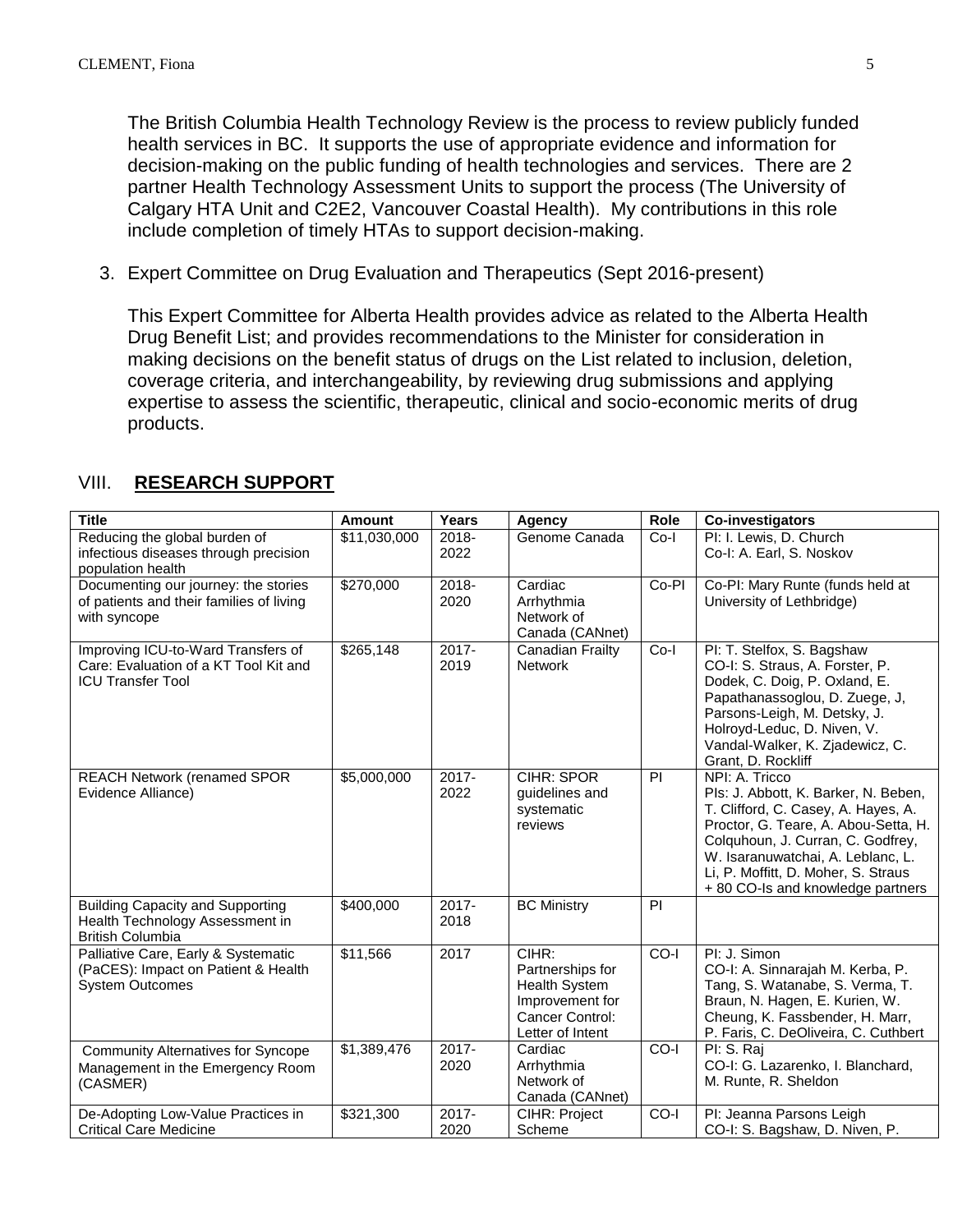| <b>Title</b>                                                                                                               | <b>Amount</b> | Years            | <b>Agency</b>                                                    | Role           | Co-investigators                                                                                                                                                                                                                                                                                                                                                                                                                                                                                              |
|----------------------------------------------------------------------------------------------------------------------------|---------------|------------------|------------------------------------------------------------------|----------------|---------------------------------------------------------------------------------------------------------------------------------------------------------------------------------------------------------------------------------------------------------------------------------------------------------------------------------------------------------------------------------------------------------------------------------------------------------------------------------------------------------------|
|                                                                                                                            |               |                  |                                                                  |                | Dodek, S. Straus, J. Boyd, K. Fiest,<br>D. Heyland, A. Soo, I. Ball, K.<br>Zjadewicz, D. Zygun, D.<br>Demiantschuk T. Stelfox                                                                                                                                                                                                                                                                                                                                                                                 |
| Safer Care for Older Persons in<br>(Residential)<br>Environments                                                           | \$913,577     | 2016-<br>2019    | CIHR: Project<br>Scheme                                          | $Co-I$         | PI:A. Wagg<br>Co-I: J. Baumbusch, A.<br>Senthilselvan, J. Squires,<br>L. Cranley (grant held at University<br>of Alberta)                                                                                                                                                                                                                                                                                                                                                                                     |
| <b>Building Capacity and Supporting</b><br>Health Technology Assessment in<br><b>British Columbia</b>                      | \$270,000     | 2016-<br>2017    | <b>BC Ministry</b>                                               | PI             |                                                                                                                                                                                                                                                                                                                                                                                                                                                                                                               |
| Developing provincial strategy for<br>reassessment                                                                         | \$75,000      | 2016             | <b>BC Ministry</b>                                               | Co-PI          | Co-PI: C. Mitton, S. Bryan (grant<br>held at UBC)                                                                                                                                                                                                                                                                                                                                                                                                                                                             |
| West Coast Harkness Policy Forum                                                                                           | \$5,500       | 2015             | Commonwealth<br>Fund                                             | Lead           | R. Redberg                                                                                                                                                                                                                                                                                                                                                                                                                                                                                                    |
| Economic Evaluation of point of care<br>testing of troponin for suspected<br><b>NSTEMI</b> patients                        | \$35,000      | 2015             | <b>CADTH</b>                                                     | $\overline{P}$ |                                                                                                                                                                                                                                                                                                                                                                                                                                                                                                               |
| Alberta Values Health                                                                                                      | \$4,400       | 2014             | Campus Alberta<br><b>Health Outcomes</b><br>and Public Health    | Lead           | Team members: C. McCabe, P.<br>Fenwick                                                                                                                                                                                                                                                                                                                                                                                                                                                                        |
| Optimizing Seniors Surgical Care - The<br><b>Elder Friendly Surgical Unit</b>                                              | \$750,000     | 2014-<br>2017    | Alberta Innovates<br>Health Solutions -<br><b>PHRIS</b>          | $Co-I$         | PI: R. Khadaroo, J.<br>Co-I: Holroyd-Leduc, R. Padwal,<br>A. Wagg                                                                                                                                                                                                                                                                                                                                                                                                                                             |
| <b>Building Capacity and Supporting</b><br>Health Technology Assessment in<br>Alberta                                      | \$2,853,685   | 2013-<br>2018    | Alberta Health                                                   | P              | Co-I: T. Noseworthy                                                                                                                                                                                                                                                                                                                                                                                                                                                                                           |
| Economic Evaluation of point of care<br>testing of INR for patients on oral<br>anticoagulant therapy                       | \$35,000      | 2013             | <b>CADTH</b>                                                     | PI             |                                                                                                                                                                                                                                                                                                                                                                                                                                                                                                               |
| W21C: Interdisciplinary Research and<br>Innovation for Health System Quality<br>and Safety.                                | \$4,679,601   | 2013-<br>2018    | Alberta Innovates<br>Health Solutions -<br><b>CRIO Team</b>      | $Co-I$         | Lead: W. Ghali<br>Co-Lead: T. Stelfox, J. Conly<br>Members: D. Bates, D. Musson, J.<br>Cornuz, R. Tamblyn, A. Forster, B.<br>Baylis, C. Saunders, M. O'Beirne,<br>D. Hogan, D. White, I. Ma, J.<br>Lemaire, J. Caird, P. Sargious, W.<br>Flemons, A. Leung, J. Wallace, M.<br>Weinger, S. Straus, S. Carpendale,<br>T. Wasylak, S. Powelson, K.<br>McLaughlin, N. Marlett, M.<br>Okoniewski, C. Ho, S. Harman, J.<br>Lounsberry, J. de Grood, M.<br>Santana, L. Rabatach, N. Sharma,<br>G. Altabbaa, H. Quan. |
| A Synthesis of international public drug<br>plan reimbursement decision-making<br>systems: Lessons for Canada              | \$100,000     | 2012-<br>2013    | $CIHR -$<br>Knowledge<br>synthesis                               | PI             | B. Manns, S. Klarenbach, L,<br>Barnieh, D, Lorenzetti, A. Harris, C.<br>Donaldson, L. Jardine                                                                                                                                                                                                                                                                                                                                                                                                                 |
| A cost-effectiveness study of exercise-<br>based Cardiac Rehabilitation                                                    | \$100,000     | $2011 -$<br>2013 | M.S.I Foundation                                                 | <b>PI</b>      | B. Manns, W. Ghali, T. Hauer, J.<br>Stone, S. Aggarwal, M. Knudtson,<br>C. Norris                                                                                                                                                                                                                                                                                                                                                                                                                             |
| Health Technology Reassessment in<br>Alberta                                                                               | \$282,000     | $2011 -$<br>2012 | Alberta Health                                                   | Co-PI          | L. Sutherland, T. Noseworthy                                                                                                                                                                                                                                                                                                                                                                                                                                                                                  |
| A Systematic Review of Drug Use<br>Optimization and Cost-Containment<br>Measures Adopted Within the OECD<br><b>Nations</b> | \$18,000      | $2011 -$<br>2012 | University of<br>Calgary Grant<br><b>Committee Seed</b><br>Grant | PI             | B. Manns                                                                                                                                                                                                                                                                                                                                                                                                                                                                                                      |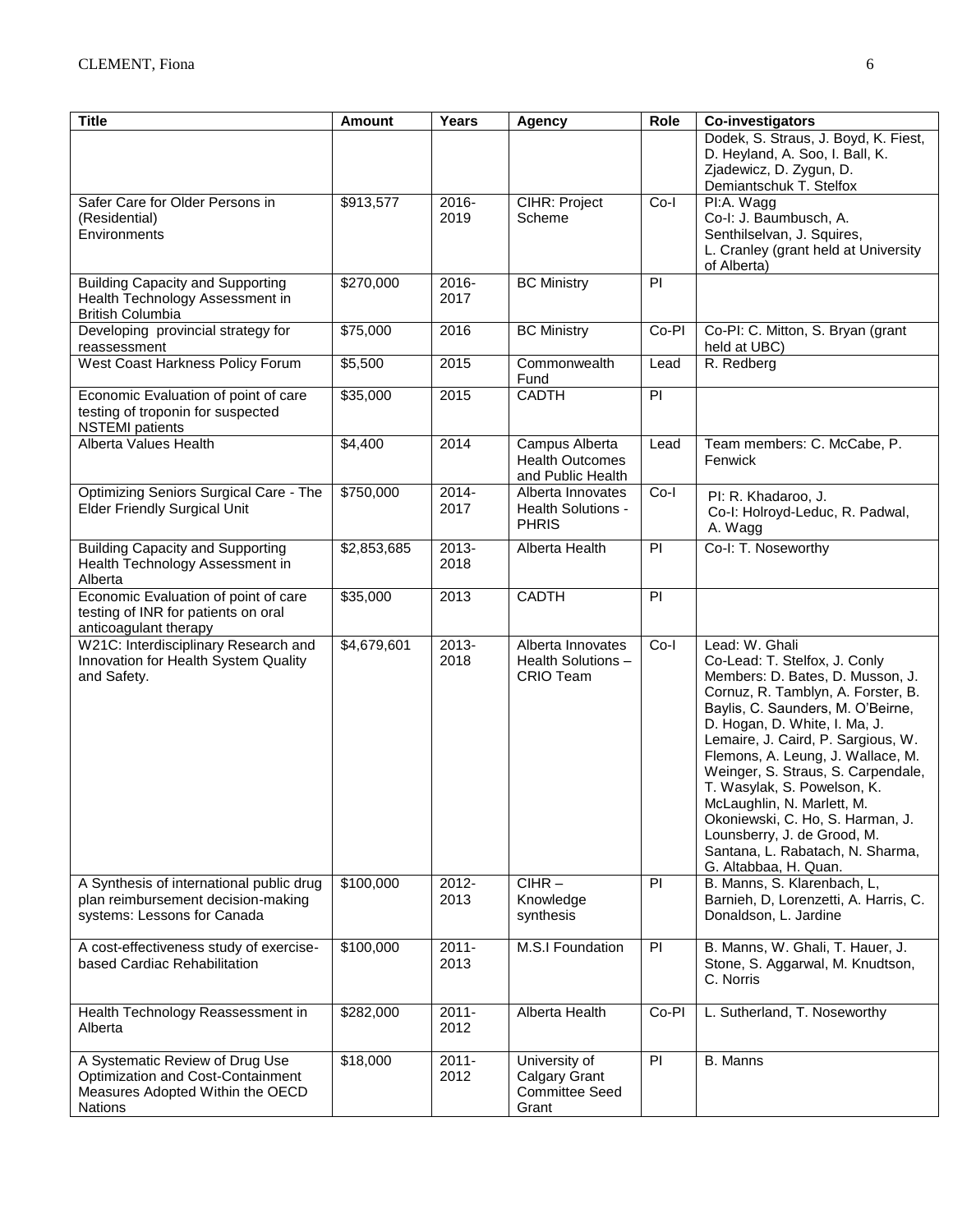#### IX. **PUBLICATIONS Trainees in bold**

- 1. **Soril LJ**, Niven D, **Esmail R**, Noseworthy T, Clement FM. Untangling, Unbundling and Moving Forward: Framing Health Technology Reassessment in the Changing Conceptual Landscape. International Journal of Technology Assessment in Healthcare (In press)
- 2. **Hofmeister M, Memedovich A**, Dowsett L, **Sevick L**, McCarron T, Spackman E, Stafinski T, Menon D, Noseworthy T, Clement FM. Palliative care in the home: A scoping review of study quality, primary outcomes, and thematic component analysis. BMC Palliative Care (In press)
- 3. Han D, Danthurebandara V, Iragorri N, Clement F, Spackman E. Cost-effectiveness of Treatments for Chronic Constipation: A Systematic Review. Pharmacoeconomics. Jan 2018.
- 4. Nixon N, Manns B, Clement F, Verma S, Spackman E. Cost-Effectiveness of Symptom Monitoring with Patient-Reported Outcomes During Routine Cancer Treatment. Journal of Cancer Policy. IN PRESS.
- 5. **Sevick L**, Santana, M, Ghali W, Clement FM. Prospective Economic Evaluation of an Electronic Discharge Communication Tool: Analysis of a Randomized Controlled Trial. BMJ OPEN 2017;7:e019139.
- 6. **Holitzki H**, Dowsett L, Spackman E, Noseworthy T, Clement FM. Effects of Exposure to Second and Third-Hand Marijuana Smoke: A Systematic Review. CMAJ Open 2017 Nov 30: 5(4):E814-E822.
- 7. Campbell D, Manns BJ, **Soril L**, Clement F. A comparison of Canadian public medication insurance plans and the impact on out-of-pocket costs. CMAJ Open. 2017 Nov 22;5(4):E808-E813.
- 8. McCarron TL, Sheikh MS, Clement F. [The Unrecognized Challenges of the Patient-](https://www.ncbi.nlm.nih.gov/pubmed/29052694)[Physician Relationship.](https://www.ncbi.nlm.nih.gov/pubmed/29052694) JAMA Intern Med. 2017 Nov 1;177(11):1566-1567
- 9. Lacny S, Wilson T, Clement F, Roberts DJ, Faris P, Ghali WA, Marshall DA. [Kaplan-](https://www.ncbi.nlm.nih.gov/pubmed/29045808)[Meier Survival Analysis Overestimates Cumulative Incidence of Health-related Events in](https://www.ncbi.nlm.nih.gov/pubmed/29045808)  [the Presence of Competing Risks: A Meta-analysis.](https://www.ncbi.nlm.nih.gov/pubmed/29045808) J Clin Epidemiol. 2017 Oct 15. pii: S0895-4356(17)30023-9.
- 10.Dowsett LE, Clement FM, **Coward SB**, Lorenzetti DL, Noseworthy TW, **Sevick L**, Spackman E. Effectiveness of Surgical Treatment for Tarlov Cysts: A Systematic Review of Published Literature. Clinical Spine Surgery. 2017 Sep 11.
- 11.**Soril L**, Adams T, Phipps-Taylor M, Winblad U, Clement F. Is Canadian Healthcare Affordable? A Comparative Analysis of the Canadian Healthcare System from 2004 to 2014. Healthcare policy. 13(1) August 2017: 43-58.
- 12.**Earner GJ**, Clement FM, Churchill T, Pederson JL, Khadaroo RG. Analysis of Post-Discharge Costs Following Emergent General Surgery in Elderly Patients. Canadian Journal of Surgery. 2017 Dec 1;60(6):2617.
- 13.**Sevick L, Ghali S**, Hill MD, Danthurebandara V, Lorenzetti DL, Noseworthy T, Spackman E, Clement FM. A Systematic Review of the Cost and Cost-Effectiveness of Rapid Endovascular Therapy for Acute Ischemic Stroke. Stroke 2017 Jul 17. pii: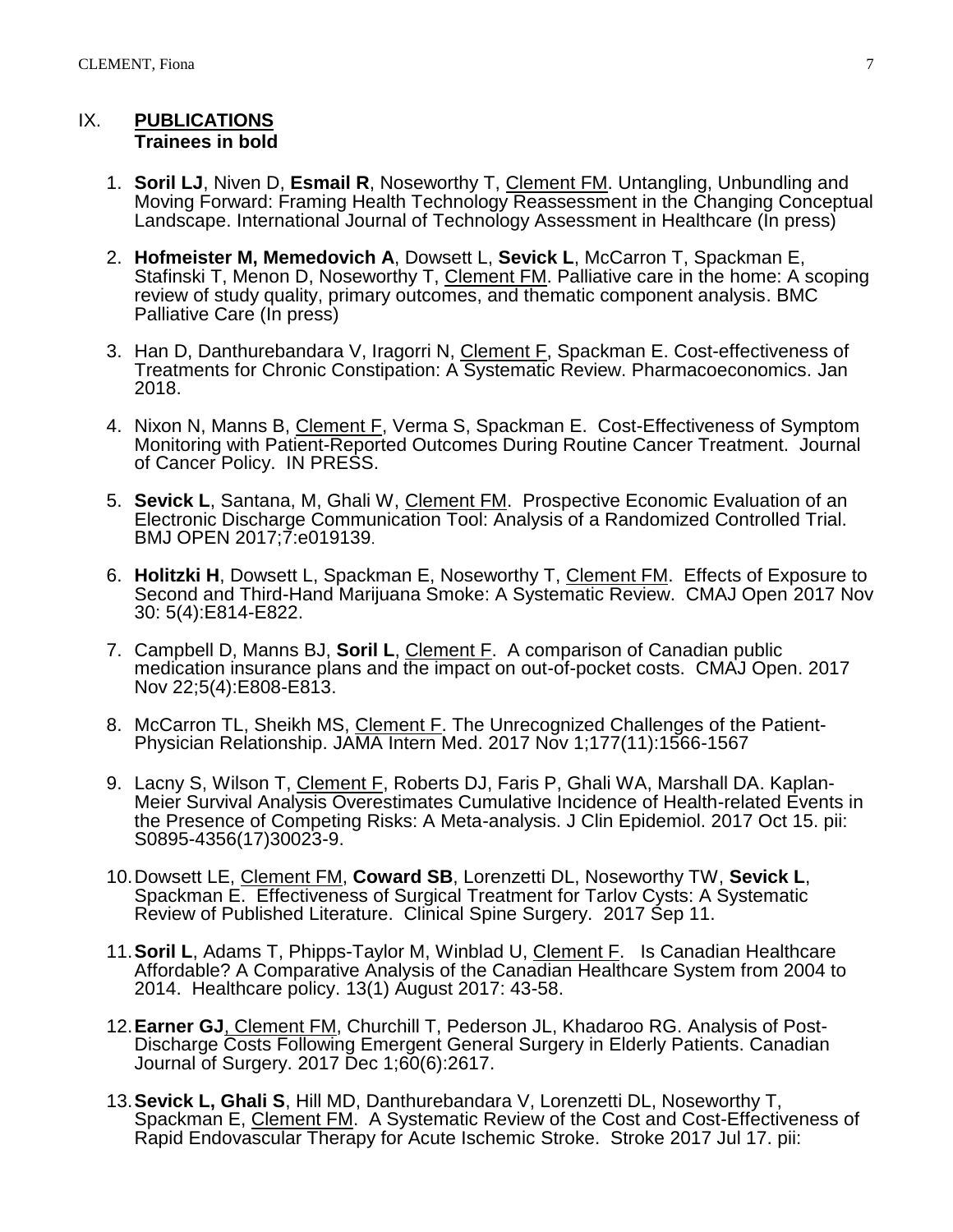STROKEAHA.117.017199. doi: 10.1161/STROKEAHA.117.017199. [Epub ahead of print]

- 14.Spackman E, Haines-Saah R, Danthurebandara V, Dowsett LE, Noseworthy T, Clement FM. Marijuana Use and Perceptions of Risk and Harm: A Survey among Canadians in 2016. Healthcare Policy. 13(1) August 2017: 17-27.
- 15.**Sevick L, Esmail R**, Tang K, Lorenzetti DL, Ronksley P, James M, Santana M, Ghali WA, Clement FM. A Systematic Review of the Cost and Cost-Effectiveness of Electronic Discharge Communications. BMJ OPEN 2017 Jul 2;7(6):e014722.
- 16.**Sevick K, Soril L**, MacKean G, Noseworthy T, Clement FM. Unpacking Early Experiences with Health Technology Reassessment in a Complex Healthcare System. International Journal of Healthcare Management. 10:3. June 10 2017
- 17.Stanley F, Zarezadeh S, Duamis C, Dumais K, MacQueen R, Clement F, Goodzari A. Comprehensive survey of household radon gas levels and risk factors in southern Alberta. CMAJ Open. March 29, 2017.
- 18.**Soril L**, MacKean G, Noseworthy T, Leggett L, Clement FM. Achieving Optimal Technology Use: A Proposed Model for Health Technology Reassessment. Open Medicine. April 19, 2017
- 19.Leggett L, **Coward S**, Lorenzetti D, MacKean G, Clement FM. Living with Hepatitis C Virus: A Systematic Review and Narrative Synthesis of Qualitative Literature. Can Journal of Gastroenterology and Hepatology. Volume 2017 (2017).
- 20.**Stokes W, Fenton C,** Clement, FM, James MT, Ronksley PE, Tang K. The Efficacy and Safety of 12 weeks of Sofosbuvir and Ledipasvir versus Sofosbuvir, Ledipasvir and Ribavirin in Patients with Chronic Hepatitis C, genotype 1, who have Cirrhosis and have Failed Prior Therapy: A Systematic Review and Meta-Analysis. Can Journal of Gastroenterology and Hepatology. 2017;2017:6468309. doi: 10.1155/2017/6468309. Epub 2017
- 21. Pendharkar SR, Clement FM. Screening for Obstructive Sleep Apnea: Important to Find, [but How Hard Should We Look?](https://www.ncbi.nlm.nih.gov/pubmed/28118428) JAMA Intern Med. 2017 Jan 24. doi: 10.1001/jamainternmed.2016.9538. <http://jamanetwork.com/journals/jamainternalmedicine/fullarticle/2599421>
- 22.**Coward S,** Kuenzig ME, Hazlewood G, Clement F, McBrien K, Holmes R, Panaccione R, Ghosh S, Seow CH, Rezaie A, Kaplan GG [Comparative Effectiveness of Mesalamine,](https://www.ncbi.nlm.nih.gov/pubmed/28146003)  [Sulfasalazine, Corticosteroids, and Budesonide for the Induction of Remission in Crohn's](https://www.ncbi.nlm.nih.gov/pubmed/28146003)  [Disease: A Bayesian Network Meta-analysis.](https://www.ncbi.nlm.nih.gov/pubmed/28146003) Inflamm Bowel Dis. 2017 Mar;23(3):461- 472.
- 23. Naugler C, Hemmelgarn B, Quan H, Clement F, Sajobi T, Thomas R, Turin T, Hnydyk W, Chin A,Wesenberg J. Implementation of an intervention to reduce population-based screening for vitamin D deficiency: a cross-sectional study. cmajo 5:E36-E39; published online January 17, 2017, doi:10.9778/cmajo.20160073. <http://cmajopen.ca/content/5/1/E36.full.pdf>
- 24.Coward S, Kareemi H, Clement F, Zimmer S, Dixon E, Ball CG, Heitman SJ, Swain M, Ghosh S, Kaplan GG. [Incidence of Appendicitis over Time: A Comparative Analysis of an](https://www.ncbi.nlm.nih.gov/pubmed/27820826)  [Administrative Healthcare Database and a Pathology-Proven Appendicitis Registry.](https://www.ncbi.nlm.nih.gov/pubmed/27820826) PLoS One. 2016 Nov 7;11(11):e0165161.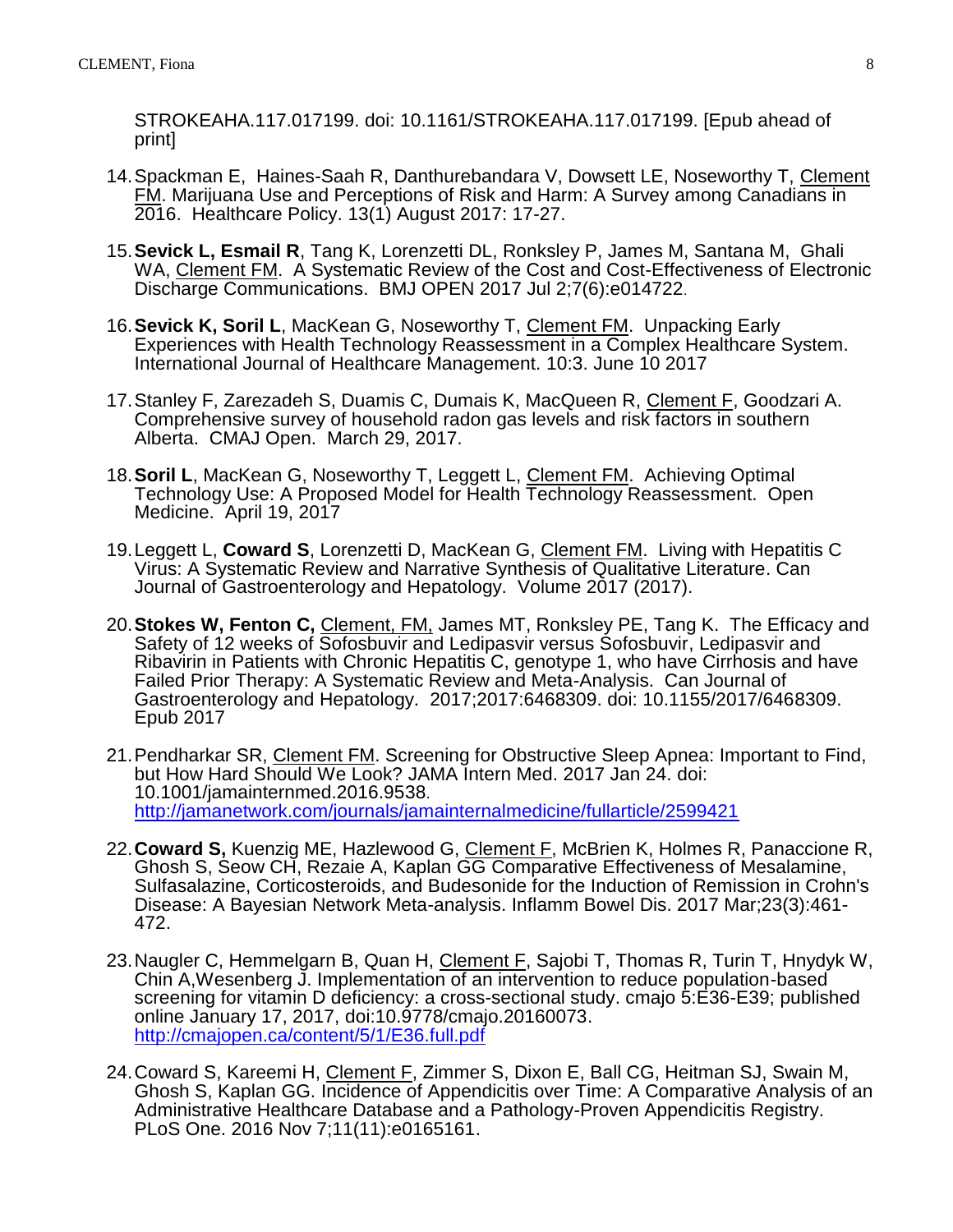- 25.Altman D, Clement FM, Barnieh L, Manns B, Penz E. Cost-Effectiveness of Universally Funding Smoking Cessation Pharmacotherapy. Chest. 2016;150(4\_S):1303A. doi:10.1016/j.chest.2016.08.1418
- 26.**Soril LJ**, Clement FM, Noseworthy TW. [Bioethics, health technology reassessment, and](https://www.ncbi.nlm.nih.gov/pubmed/27744278)  [management.](https://www.ncbi.nlm.nih.gov/pubmed/27744278) Healthcare Management Forum. 2016 Oct 15; 29(6):275-278..
- 27.Clement F. [Simple Measures to Reduce Chemical Exposure.](https://www.ncbi.nlm.nih.gov/pubmed/27668813) JAMA Intern Med. 2016 Nov 1; 176(11):1707.
- 28.Campbell DJ, **Soril LJ**, Clement F. [Impact of Cost-Sharing Mechanisms on Patient-](https://www.ncbi.nlm.nih.gov/pubmed/27618359)[Borne Medication Costs.](https://www.ncbi.nlm.nih.gov/pubmed/27618359) JAMA Intern Med. 2016 Nov 1; 176(11):173-1704..
- 29.**Coward S**, Leggett L, Kaplan GG, Clement F. [Cost-effectiveness of screening for](https://www.ncbi.nlm.nih.gov/pubmed/27601496)  [hepatitis C virus: a systematic review of economic evaluations.](https://www.ncbi.nlm.nih.gov/pubmed/27601496) BMJ Open. 2016 Sep 6;6(9):e011821. doi: 10.1136/bmjopen-2016-011821.
- 30.James MT, Wilton SB, Clement FM, Ghali WA, Knudtson ML, Tan Z, Tonelli M, Hemmelgarn BR, Norris CM; Alberta Provincial Project for Outcome Assessment in Coronary Heart Disease (APPROACH) and Alberta Kidney Disease Network (AKDN) Investigators. [Kidney Function Does Not Modify the Favorable Quality of Life Changes](https://www.ncbi.nlm.nih.gov/pubmed/27436303)  [Associated With Revascularization for Coronary Artery Disease: Cohort Study.](https://www.ncbi.nlm.nih.gov/pubmed/27436303) J Am Heart Assoc. 2016 Jul 19;5(7). pii: e003642. doi: 10.1161/JAHA.116.003642.
- 31.Ho C, Cimon K, Weeks L, Mierzwinski-Urban M, Dunfield L, Soril L, Clement F, Jabr M. [Point-of-Care Troponin Testing in Patients With Symptoms Suggestive of Acute](https://www.ncbi.nlm.nih.gov/pubmed/27227213)  [Coronary Syndrome: A Health Technology Assessment \[Internet\].](https://www.ncbi.nlm.nih.gov/pubmed/27227213) Ottawa (ON): Canadian Agency for Drugs and Technologies in Health; 2016 Mar. . Report No. 5.1b: 1-144. [https://www.ncbi.nlm.nih.gov/pubmedhealth/PMH0088115/pdf/PubMedHealth\\_PMH0088](https://www.ncbi.nlm.nih.gov/pubmedhealth/PMH0088115/pdf/PubMedHealth_PMH0088115.pdf) [115.pdf](https://www.ncbi.nlm.nih.gov/pubmedhealth/PMH0088115/pdf/PubMedHealth_PMH0088115.pdf)
- 32.Clement FM. Unasked and Unanswered questions: my weight loss journey. JAMA Internal Medicine 2016 Feb; 176(2): 163-4
- 33.**Soril L JJ**, Leggett LE, Lorenzetti DL, Noseworthy T, Clement FM. Characteristics of Frequent Users of the Emergency Department: A Systematic Review of International Healthcare Systems. Health Policy. 2016 Feb 27. pii: S0168-8510
- 34.Leggett L, Khadaroo RG, Holroyd-Leduc J, Lorenzetti DL, Hanson H, Wagg A, Padwal R, Clement FM. Measuring resource utilization: A systematic review of validated selfreported questionnaires. Medicine (Baltimore). 2016 Mar;95(10):e2759
- 35.Stelfox HT, Niven DJ, Clement FM, Bagshaw SM, Cook DJ, McKenzie E, Potestio ML, Doig CJ, O'Neill B, Zygun D; Critical Care Strategic Clinical Network, Alberta Health Services. [Stakeholder Engagement to Identify Priorities for Improving the Quality and](http://www.ncbi.nlm.nih.gov/pubmed/26492196)  [Value of Critical Care.](http://www.ncbi.nlm.nih.gov/pubmed/26492196) PLoS One. 2015 Oct 22;10(10)
- 36.Thommasen A, Clement FM, Kinniburgh D, Lau, C, Gui M, Viczko J, Guggisberg K, Thomas R, Turiin T, Wesenberg J, Abdullah A, Hnydky W, Naugler C. Canadian Family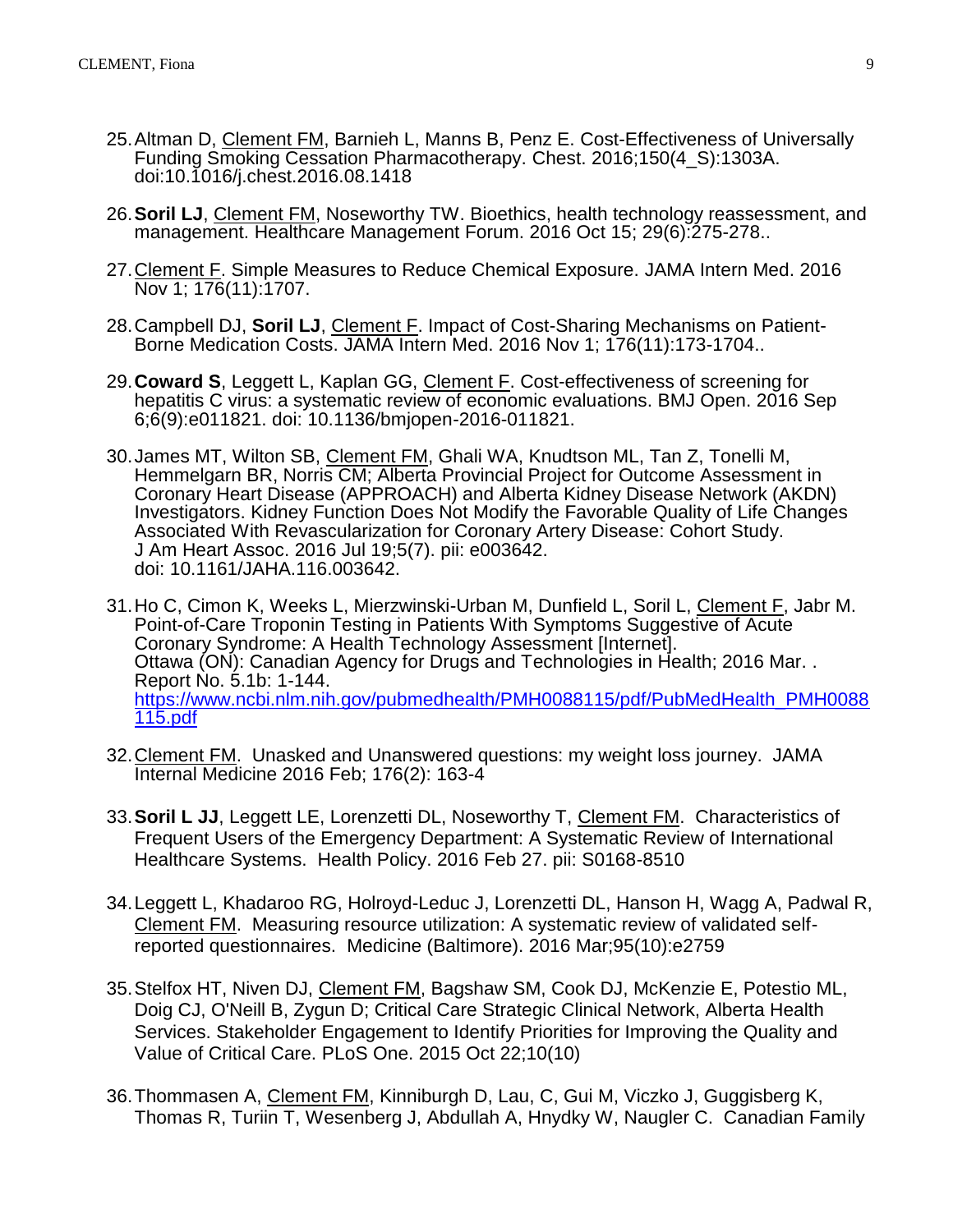Physician Knowledge and Attitudes Toward Laboratory Utilization Management. Clinical Biochemistry. 2015 Sep 26

- 37.**Josephson C, Sauro K**, Clement FM, Wiebe S, Jette N. Medical versus invasive therapy in AVM-related epilepsy: systematic review and meta-analysis. Neurology. 2015 Dec 7.
- 38.Weaver C, Clement FM, Campbell N, James MT, Klarenbach S, Hemmelgarn BR, Tonelli M, McBrien KA for the Alberta Kidney Disease Network (AKDN) and the Interdisciplinary Chronic Disease Collaboration (ICDC). Health care costs attributable to hypertension: a Canadian population-based cohort study. Hypertension. 2015 Sep;66(3):502-8
- 39.**Leggett L**, Hauer T, Martin BJ, Manns B, Aggarwal S, Arena R, Austford L, Meldrum D, Ghali W, Knudtson M, Norris C, Stone J, Clement FM. Optimizing Value from Cardiac Rehabilitation: A Cost-Utility Analysis Comparing Age, Sex and Clinical Subgroups. Mayo Clinical Proceedings. 2015 Aug;90(8):1011-20.
- 40.**Leggett LE**, **Soril LL**, **Coward S**, Lorenzetti DL, MacKean G, Clement FM. Repetitive Transcranial Magnetic Stimulation for Treatment Resistant Depression in Adult and Youth Populations: A Systematic Literature Review and Meta-analysis. Primary Care Companion CNS Disord 2015;17(6).
- 41.Khadaroo R, Padwal R, Wagg A, Clement FM, Warkentin L, Holroyd-Leduc J. Optimizing senior's surgical care - Elder-Friendly Approaches to the Surgical Environment (EASE) Study: rationale and objectives. BMC Health Services Research. 2015 Aug 21;15(1):338
- 42.**Coward S**, Heitman S, Clement FM, Hubbard J, Proulx M, Zimmer S, Panaccione R, Seow C, Leung Y, Datta N, Ghosh S, Kaplan G. Ulcerative Colitis Associated Hospitalization Costs: A Population-Based Study. Canadian Journal of Gastroenterology and Hepatalogy. Can J Gastroenterol Hepatol. 2015 Jun 16. pii: 16814.
- 43.Parkinson B, Sermet C, Clement FM, Crausaz S, Godman B, Garner S, Choudhury M, Pearson S, Viney R, Lopert R, Elshaug A. Disinvestment and Value-Based Purchasing Strategies for Pharmaceuticals: An International Review. Pharmacoeconomics. 2015 Jun 6. [Epub ahead of print]
- 44.**Soril LL**, Leggett LE, Lorenzetti DL, Noseworthy TW, Clement FM. Reducing Frequent Visits to the Emergency Department: A Systematic Review of Interventions. PLoS One. 2015 Apr 13;10(4)
- 45.**Coward S**, Heitman SJ, Clement FM, Negron M, Panaccione R, Ghosh S, Barkema HW, Seow C, Leung PY, Kaplan GG. Funding a Smoking Cessation Program for Crohn's Disease: An Economic Evaluation. American Journal of Gastroenterology Mar 2015. 110(3): 368-77.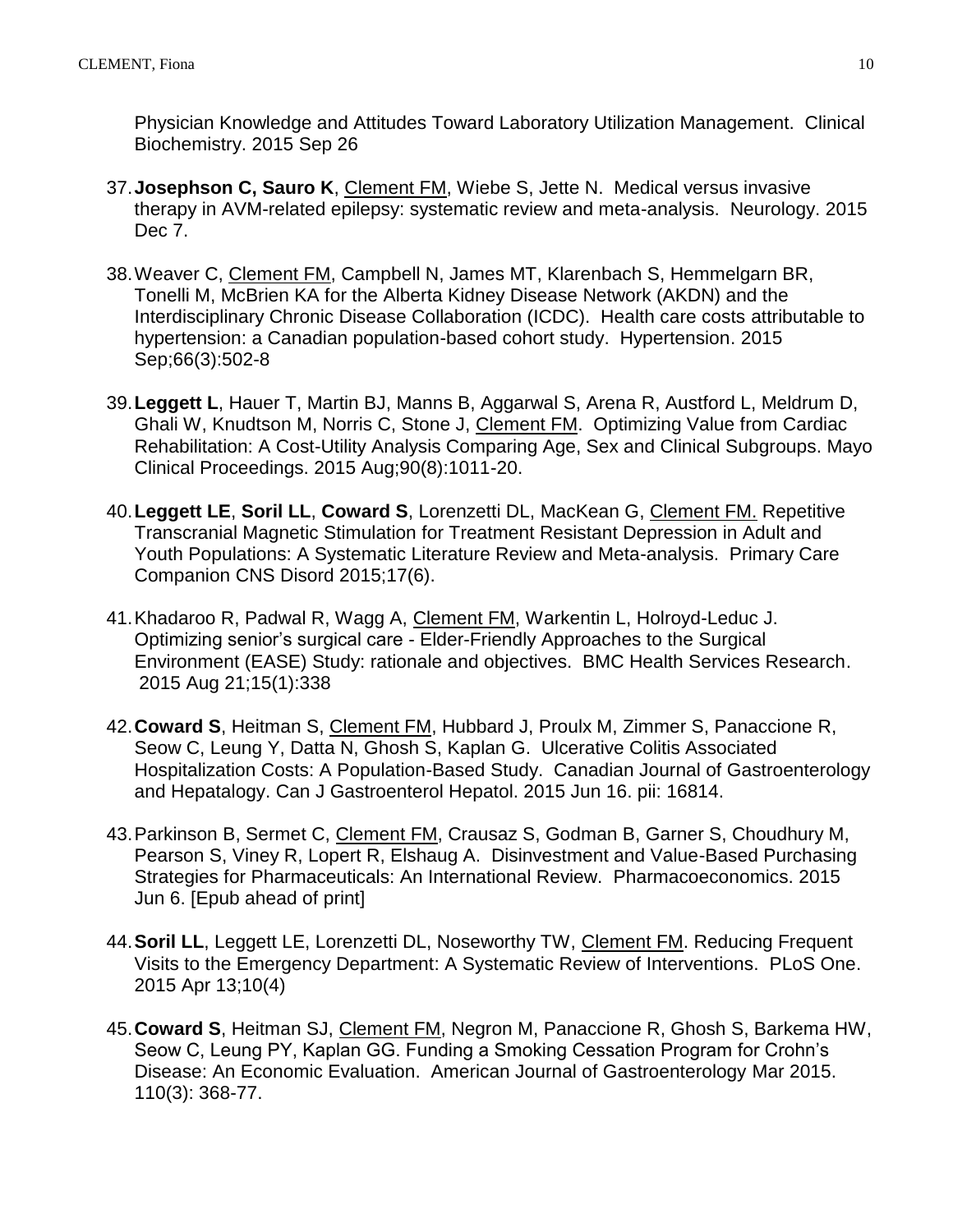- 46.Clement, FM and Charlton B. Challenges in Choosing Wisely's International Future: Support, Evidence, and Burnout. JAMA Internal Medicine. Published online February 23, 2015
- 47.**Soril LL**, Leggett LE, Lorenzetti DL, Silvius J, Robertson D, Mansell L, Holroyd-Leduc J, Noseworthy TW, Clement FM. Effective Use of the Built Environment to Manage Behavioural and Psychological Symptoms of Dementia: A Systematic Review. PLoS One. 2014 Dec 17;9(12)
- 48. Tang KL, Barnieh L, Mann B, Clement F, Campbell DJ, Hemmelgarn BR, Tonelli M, Lorenzetti D, Manns BJ. [A systematic review of value-based insurance design in chronic](http://www.ncbi.nlm.nih.gov/pubmed/25326932)  [diseases.](http://www.ncbi.nlm.nih.gov/pubmed/25326932) Am J Manag Care. 2014 Jun;20(6):e229-41.
- 49.**Negrón ME**, Kaplan GG, Barkema HW, Eksteen B, Clement F, Manns BJ, Coward S, Panaccione R, Ghosh S, Heitman SJ. [Colorectal cancer surveillance in patients with](http://www.ncbi.nlm.nih.gov/pubmed/25230162)  [inflammatory bowel disease and primary sclerosing cholangitis: an economic evaluation.](http://www.ncbi.nlm.nih.gov/pubmed/25230162) Inflamm Bowel Dis. 2014 Nov;20(11):2046-55
- 50.Leggett L, **Soril L**, Lorenzetti D, Noseworthy T, Steadman R, Tiwana S, Clement F. Radiofrequency Ablation for Chronic Low Back Pain: A Systematic Review of Randomized Controlled Trials. Pain Res Manag. 2014 Sep-Oct;19(5):e146-53.
- 51.Clement FM, Chen G, Khan N, Tu K, Campbell N, Smith M, Quan H, Hemmelgarn BM, McAlister FA. Primary care physician visits by patients with incident hypertension. Canadian Journal of Cardiology 2014 Jun;30(6):653-60.
- 52.**Leggett L**, Lorenzetti D, Noseworthy T, Tiwana S, MacKean G, Clement FM. Experiences and Attitudes towards Risk of Recurrence Testing in Women with Breast Cancer: A Systematic Review. Breast Cancer Res Treat. 2014 Apr;144(3):457-65.
- 53.Lorenzetti DL, Topfer L, Dennett L, Chojecki D, Clement FM. [Value of databases other](http://www.ncbi.nlm.nih.gov/pubmed/24774535)  [than medline for rapid health technology assessments..](http://www.ncbi.nlm.nih.gov/pubmed/24774535) IJTAHC 2014 Apr;30(2):173-8.
- 54.Barnieh L, Clement FM, Harris A, Blom M, Donaldson C, Klarenbach S, Husereau D, Lorenzetti D, Manns BM. Systematic review of cost-sharing strategies used within publicly-funded drug plans in member countries of the Organisation for Economic Cooperation and Development. PLoS One. 2014 Mar 11;9(3).
- 55.**Wolfe R,** Orsel K, Barkema H, Clement FM. Economic evaluation of participation in a voluntary Johne<sup>1</sup>s disease prevention and control program from a farmer<sup>1</sup>s perspective the Alberta Johne's Disease Initiative. J Dairy Sci. 2014 Feb 26. pii: S0022-0302(14).
- 56.Mann BS, Barnieh L, Tang K, Campbell DJ, Clement F, Hemmelgarn B, Tonelli M, Lorenzetti D, Manns BJ. [Association between drug insurance cost sharing strategies and](http://www.ncbi.nlm.nih.gov/pubmed/24667163)  [outcomes in patients with chronic diseases: a systematic review.](http://www.ncbi.nlm.nih.gov/pubmed/24667163) PLoS One. 2014 Mar 25;9(3):e89168.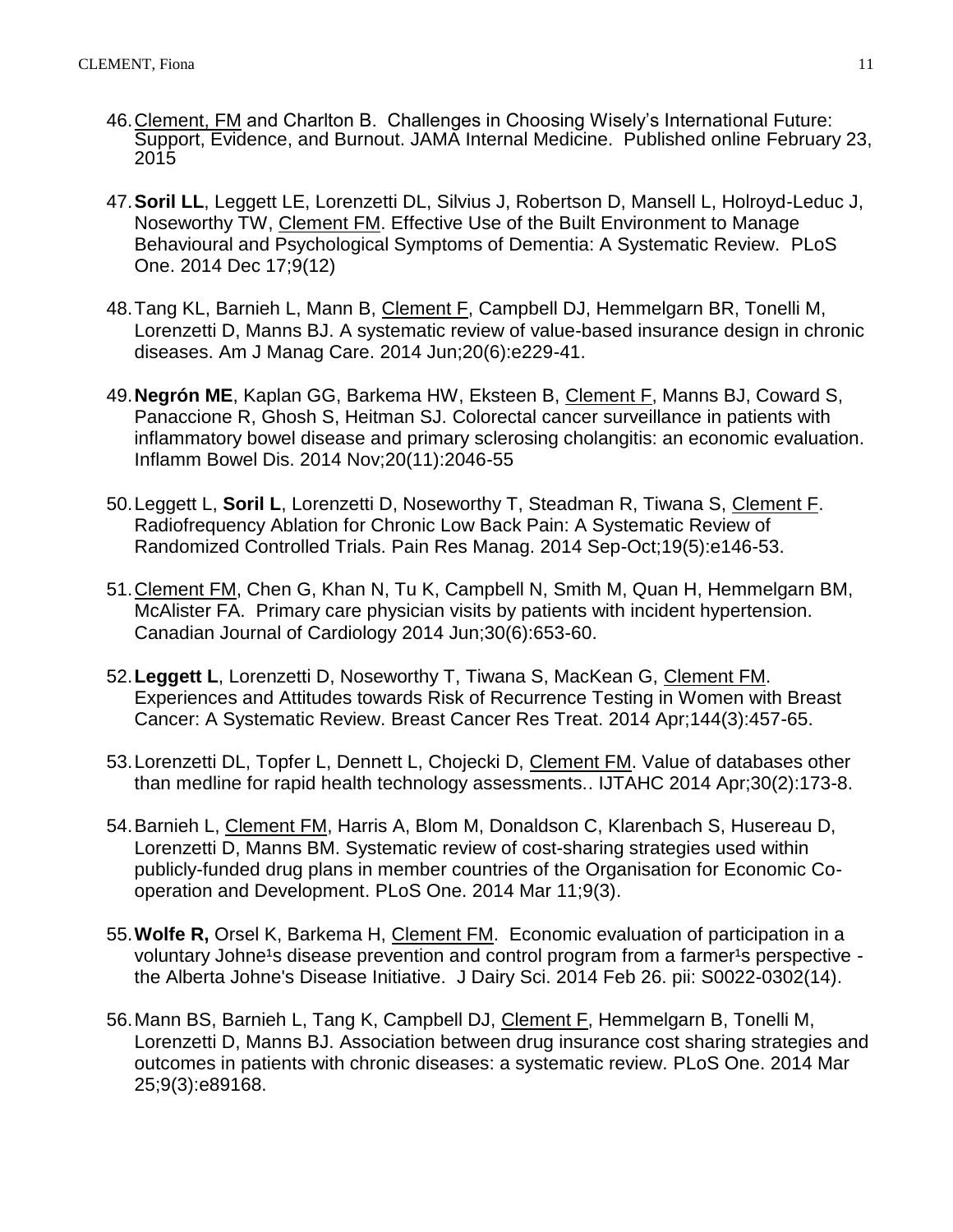- 57.Barnieh L, Manns B, Harris A, Blom M, Donaldson C, Klarenbach S, Husereau D, Lorenzetti D, Clement F. [A Synthesis of Drug Reimbursement Decision-Making](http://www.ncbi.nlm.nih.gov/pubmed/24438723)  [Processes in Organisation for Economic Co-operation and Development Countries.](http://www.ncbi.nlm.nih.gov/pubmed/24438723) Value Health. 2014 Jan;17(1):98-108.
- 58.MacKean G, Noseworthy T, Elshaug AG, **Leggett L**, Littlejohns P, Berezanski J, Clement FM. Health Technology Reassessment: The Art of the Possible. IJTAHC 2013 Oct;29(4):418-23.
- 59.**Almekhlafi MA**, Hill MD, Wiebe S, Goyal M, Yavin D, Wong J, Clement FM. When Is Carotid Angioplasty and Stenting the Cost-effective Alternative for Revascularization of Symptomatic Carotid Stenosis? A Canadian Health System Perspective. American Journal of Neuroradiology. 2013 Aug 8. Nominated for AJNR 2013 Best Research Article.
- 60.**Almekhlafi MA**, Demchuk AM, Mishra S, Bal S, Menon BK, Wiebe S, Clement FM, Wong JH, Hill MD, Goyal M. [Malignant emboli on transcranial Doppler during carotid](http://www.ncbi.nlm.nih.gov/pubmed/23532010)  [stenting predict postprocedure diffusion-weighted imaging lesions.](http://www.ncbi.nlm.nih.gov/pubmed/23532010) Stroke. 2013 May;44(5):1317-22.
- 61.Steadman R, **Leggett L**, Lorenzetti DL, Noseworthy T, Rose S, Sutherland L, Myers R, Clement FM. A Health Technology Assessment of Transient Elastography in Adult Liver Disease. Canadian Journal of Gastroenterology. 2013 Mar;27(3):149-58.
- 62.O'Beirne M, Reid R, Zwicker K, Sterling P, Sokol E, Flemons W, Baker R, Clement FM. The Costs of Developing, Implementing and Operating a Safety Learning System in Community Practice. Journal of Patient Safety. 2013 Dec;9(4):211-8
- 63.**Leggett LE**, Mackean G, Noseworthy TW, Sutherland L, Clement FM. [Current status of](http://www.ncbi.nlm.nih.gov/pubmed/23241276)  health technology reassessment of [non-drug technologies: survey and key informant](http://www.ncbi.nlm.nih.gov/pubmed/23241276)  [interviews.](http://www.ncbi.nlm.nih.gov/pubmed/23241276) Health Res Policy Syst. 2012 Dec 14;10:38.
- 64.Okoniewska BM, Santana MJ, Holroyd-Leduc J, Flemons W, O'Beirne M, White D, Clement FM, Forster A, Ghali WA. The Seamless Transfer-of-Care Protocol: a randomized controlled trial assessing the efficacy of an electronic transfer-of-care communication tool. BMC Health Services Research 2012, 12:414
- 65.McBrien K, Manns BJ, Chui B, Klarenbach SW, Rabi D, Ravani P, Hemmelgarn B, Wiebe N, Au F, Clement FM. Health care costs in people with diabetes and their association with glycemic control and kidney function. Diabetes Care 2012.
- 66.McBrien K, Rabi DM, Campbell N, Barnieh L, Clement FM, Hemmelgarn BR, Tonelli M, Leiter LA, Klarenbach SW, Manns BJ. [Intensive and Standard Blood Pressure Targets in](http://www.ncbi.nlm.nih.gov/pubmed/22868819)  [Patients With Type 2 Diabetes Mellitus: Systematic Review and Meta-analysis.](http://www.ncbi.nlm.nih.gov/pubmed/22868819) Arch Intern Med. 2012 Aug 6:1-8.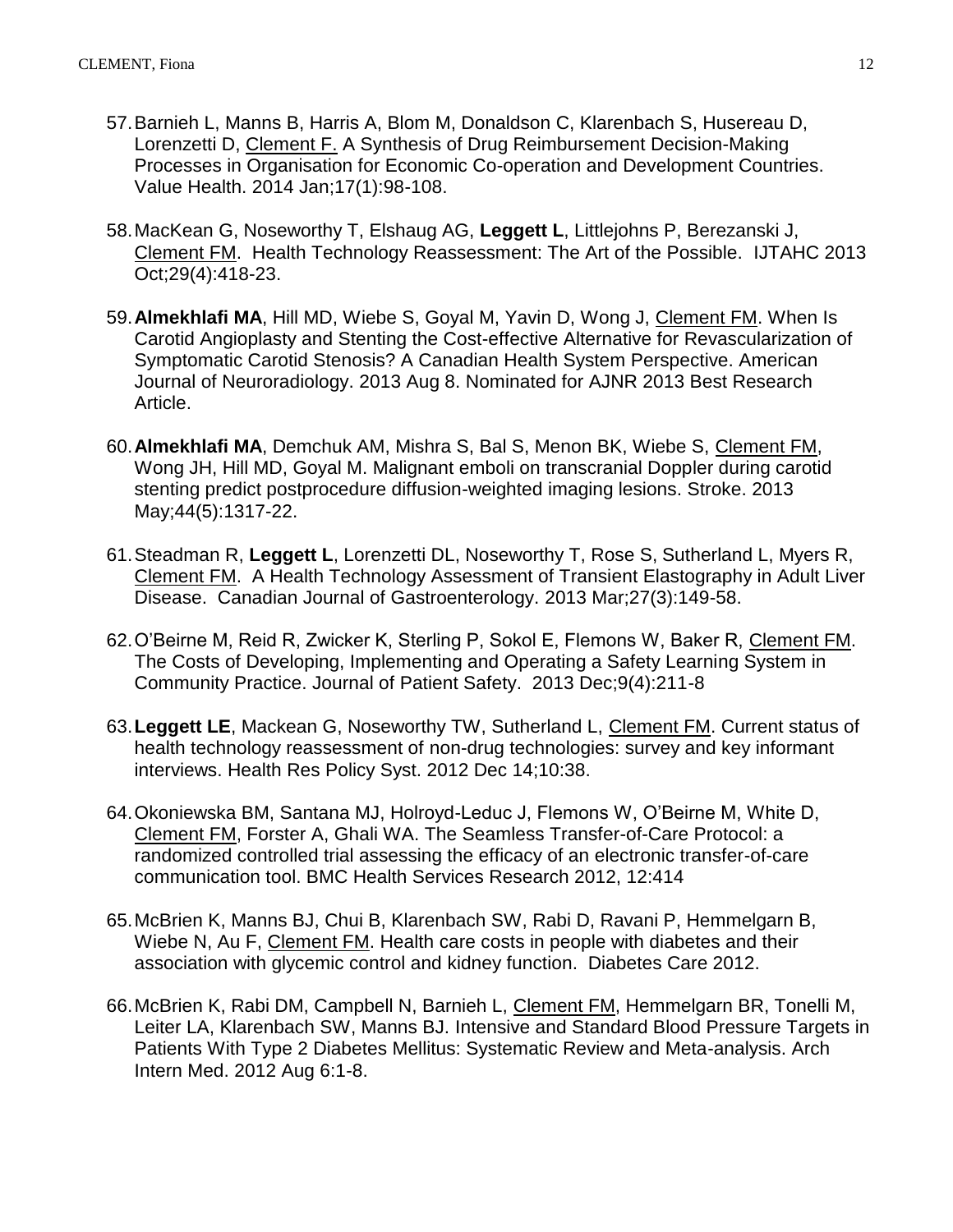- 67.**Leggett LE**, Noseworthy TW, Zarrabi M, Lorenzetti D, Sutherland LR, Clement FM. Health Technology Reassessment of Non-Drug Technologies: Current Practices. International Journal of Technology Assessment in Health Care. 2012;28(3).
- 68.Noseworthy T, Clement FM. Health Technology Reassessment: Scope, Methodology & Language International Journal of Technology Assessment in Health Care. 2012;28(3).
- 69.Manns BJ, Tonelli M, Zhang J, Campbell DJ, Sargious P, Ayyalasomayajula B, Clement FM, Johnson JA, Laupacis A, Lewanczuk R, McBrien K, Hemmelgarn BR. Enrolment in [primary care networks: impact on outcomes and processes of care for patients with](http://www.ncbi.nlm.nih.gov/pubmed/22143232)  [diabetes.](http://www.ncbi.nlm.nih.gov/pubmed/22143232) CMAJ. 2012 Feb 7;184(2):E144-52.
- 70.Ronksley PE, Tonelli M, Quan H, Manns BJ, James MT, Clement FM, Samuel S, Quinn RR, Ravani P, Brar SS, Hemmelgarn BR; For the Alberta Kidney Disease Network. [Validating a case definition for chronic kidney disease using administrative data.](http://www.ncbi.nlm.nih.gov/pubmed/22015442) Nephrol Dial Transplant. 2011 Oct 19
- 71.Conly J, Clement FM, Tonelli M, Hemmelgarn BR, Klarenbach SW, Lloyd A, McAlister F, Grover S, Husereau D, Wiebe N, Manns BJ. The cost-effectiveness of low and high potency statins for patients at low cardiovascular risk CMAJ. 2011 Nov 8;183(16):E1180- E1188. Epub 2011 Oct 11.
- 72. Tonelli M, Lloyd A, Clement FM, Conly J, Husereau D, Hemmelgarn BR, Klarenbach SW, McAlister F, Grover S, Wiebe N, Manns BJ. Systematic review of statins for the prevention of coronary disease in people at low cardiovascular risk. CMAJ. 2011 Nov 8;183(16):E1189-E1202. Epub 2011 Oct 11.
- 73.Clement FM, Ghali WA, Rinfret S, Manns BJ. Economic Evaluation of increasing population rates of cardiac catheterization. BMC Health Services Research 2011, 11:324
- 74.Clement FM, Manns BJ, Brownell B, Faris PD, Graham MM, Humphries K, Knudtson ML, Love M, Ghali WA. A multi-region assessment of population rates of cardiac catheterization and yield of high-risk coronary artery disease. BMC Health Services Research 2011, 11:323
- 75.Ahmed SB, Ronksley PE, Hemmelgarn BR, Tsai WH, Manns BJ, Tonelli M, Klarenbach SW, Chin R, Clement FM, Hanly PJ. [Nocturnal hypoxia and loss of kidney function.](http://www.ncbi.nlm.nih.gov/pubmed/21559506) PLoS One. 2011. 6:4: e19029.
- 76.Clement FM, James MT, Chin R, Klarenbach SW, Manns BJ, Quinn RR, Ravani P, Tonelli M, Hemmelgarn BR. Validation of a case definition to define chronic dialysis using outpatient administrative data. BMC Medical Research Methodology. 2011, 11:25
- 77.Clement FM, Klarenbach S, Tonelli M, Wiebe N, Hemmelgarn BR, Manns BJ. An economic evaluation of erythropoiesis-stimulating agents in chronic kidney disease. Am J Kidney Dis. 2010 Dec; 56(6): 1050-61. (accompanying editorial)
- 78.Rabi D, Clement FM, McAlister F, Majumdar S, Sauve R, Johnson J, Ghali W. [Effect of](http://www.ncbi.nlm.nih.gov/pubmed/20548978)  [perioperative glucose-insulin-potassium infusions on mortality and atrial fibrillation after](http://www.ncbi.nlm.nih.gov/pubmed/20548978)  [coronary artery bypass grafting: a systematic review and meta-analysis.](http://www.ncbi.nlm.nih.gov/pubmed/20548978) Can J Cardiol. 2010 Jun;26(6):178-84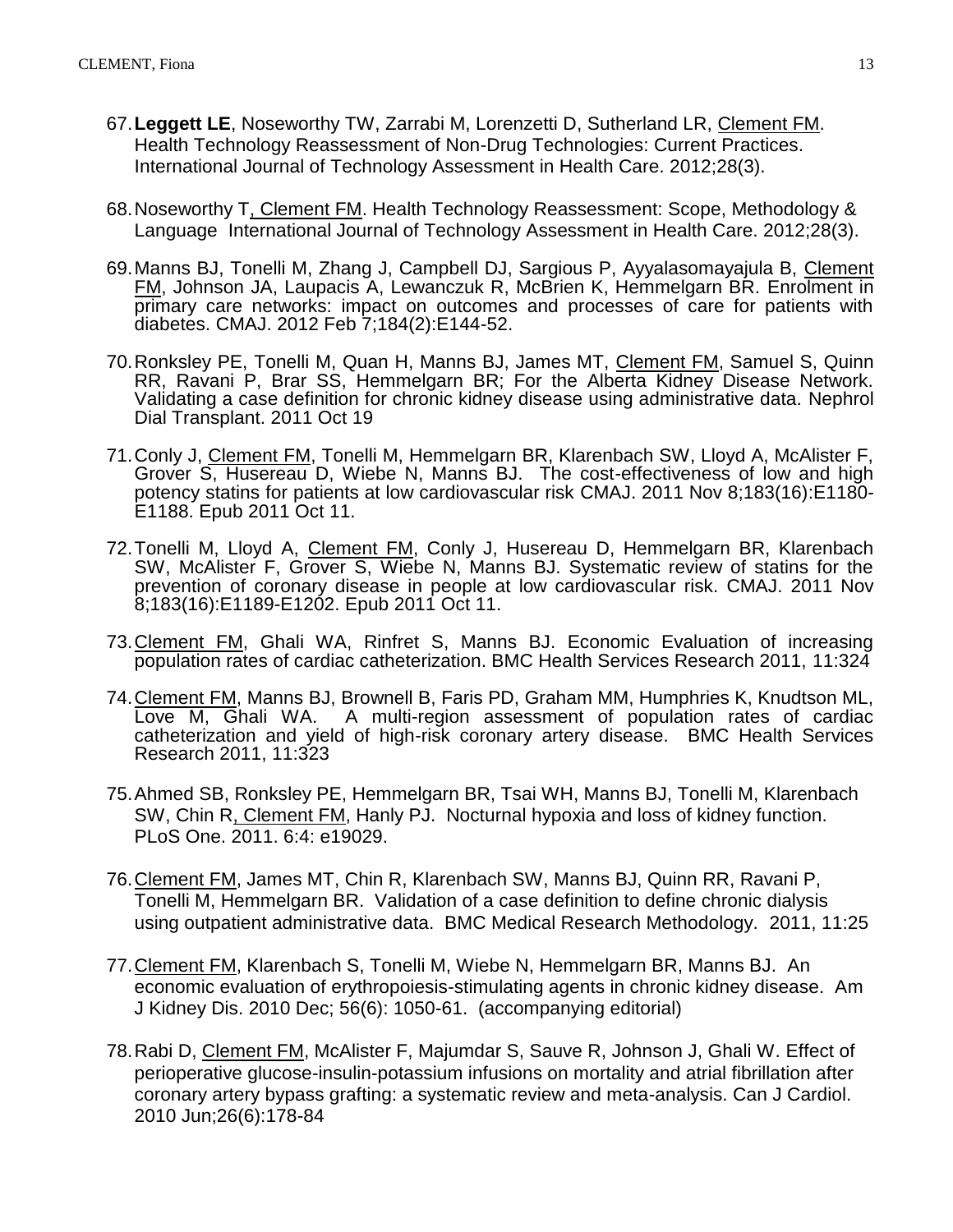- 79.Hemmelgarn BR, Clement FM, Manns BJ, Klarenbach SW, James MT, Ravani P, Pannu N, Ahmed SB, MacRae J, Scott-Douglas N, Jindal K, Quinn R, Culleton BF, Wiebe N, Krause R, Thorlacius L, Tonelli M. Overview of the Alberta Kidney Disease Network. *BMC Nephrology* 2009, 10:30
- 80. Clement FM, A Harris, JJ Li, K Yong, KM Lee, BJ Manns. Using effectiveness and cost effectiveness to make drug coverage decisions: a comparison of Britain, Australia and Canada. [JAMA.](javascript:AL_get(this,%20) 2009 Oct 7;302(13):1437-43 (JAMA video online)
- 81.Clement FM, Klarenbach S, Tonelli M, Johnson JA, Manns BJ. [The impact of selecting a](http://www.ncbi.nlm.nih.gov/pubmed/19546410?ordinalpos=1&itool=EntrezSystem2.PEntrez.Pubmed.Pubmed_ResultsPanel.Pubmed_DefaultReportPanel.Pubmed_RVDocSum)  [high hemoglobin target level on health-related quality of life for patients with chronic](http://www.ncbi.nlm.nih.gov/pubmed/19546410?ordinalpos=1&itool=EntrezSystem2.PEntrez.Pubmed.Pubmed_ResultsPanel.Pubmed_DefaultReportPanel.Pubmed_RVDocSum)  [kidney disease: a systematic review and meta-analysis.](http://www.ncbi.nlm.nih.gov/pubmed/19546410?ordinalpos=1&itool=EntrezSystem2.PEntrez.Pubmed.Pubmed_ResultsPanel.Pubmed_DefaultReportPanel.Pubmed_RVDocSum) Arch Intern Med. 2009 Jun 22;169(12):1104-12. (accompanying editorial)
- 82.CI Price, FM Clement, J Gray, C Donaldson, GA Ford. A systematic review to examine the effect of service configuration on the delivery of intravenous thrombolysis for acute ischaemic stroke. [Expert Rev Neurother.](javascript:AL_get(this,%20) 2009 Feb;9(2):211-33.
- 83[.Long-term outcomes of patients receiving drug-eluting stents.](http://www.ncbi.nlm.nih.gov/pubmed/19095719?ordinalpos=1&itool=EntrezSystem2.PEntrez.Pubmed.Pubmed_ResultsPanel.Pubmed_DefaultReportPanel.Pubmed_RVDocSum) Philpott AC, Southern DA, Clement FM, Galbraith PD, Traboulsi M, Knudtson ML, Ghali WA. CMAJ. 2008 Dec 18. [Epub ahead of print]
- 84.FM Clement, WA Ghali, C Donaldson, BJ Manns. The Impact of Using Different Costing Methods on the Results of an Economic Evaluation of Cardiac Care: Microcosting vs Gross-costing Approaches. Health Economics. Volume 18, Issue 4, April 2009, 377-388.
- 85. Southern DA, Norris CM, Quan H, Shrive FM, Galbraith PD, Humphries K, Gao M, [Knudtson ML, Ghali WA.](http://www.ncbi.nlm.nih.gov/pubmed/18215293?ordinalpos=1&itool=EntrezSystem2.PEntrez.Pubmed.Pubmed_ResultsPanel.Pubmed_RVDocSum) An administrative data merging solution for dealing with missing data in a clinical registry: adaptation from ICD-9 to ICD-10. BMC Med Res Methodol. 2008 Jan 23;8(1):1.
- 86[.Worthley MI, Shrive FM, Anderson TJ, Traboulsi M.](http://www.ncbi.nlm.nih.gov/sites/entrez?Db=pubmed&Cmd=ShowDetailView&TermToSearch=17602940&ordinalpos=1&itool=EntrezSystem2.PEntrez.Pubmed.Pubmed_ResultsPanel.Pubmed_RVDocSum) Prognostic implication of hyperglycemia in myocardial infarction and primary angioplasty. Am J Med. 2007 Jul;120(7):643.e1-7.
- 87[.Manns B, Klarenbach S, Lee H, Culleton B, Shrive FM, Tonelli M.](http://www.ncbi.nlm.nih.gov/sites/entrez?Db=pubmed&Cmd=ShowDetailView&TermToSearch=17595182&ordinalpos=2&itool=EntrezSystem2.PEntrez.Pubmed.Pubmed_ResultsPanel.Pubmed_RVDocSum) Economic evaluation of sevelamer in patients with end-stage renal disease. Nephrol Dial Transplant. 2007 Jun 25.
- 88. Tonelli M, Wiebe N, Culleton B, Lee H, Klarenbach S, Shrive FM, Manns B; Alberta [Kidney Disease Network.](http://www.ncbi.nlm.nih.gov/sites/entrez?Db=pubmed&Cmd=ShowDetailView&TermToSearch=17906326&ordinalpos=1&itool=EntrezSystem2.PEntrez.Pubmed.Pubmed_ResultsPanel.Pubmed_RVDocSum) Systematic review of the clinical efficacy and safety of sevelamer in dialysis patients. Nephrol Dial Transplant. 2007 Oct;22(10):2856-66.
- 89.FM Shrive, H Stuart, H Quan, WA Ghali. Dealing with Missing Data in a Multi-Question Depression Scale: A Comparison of Imputation Methods. BMC Medical Research Methodology 2006, 6:57.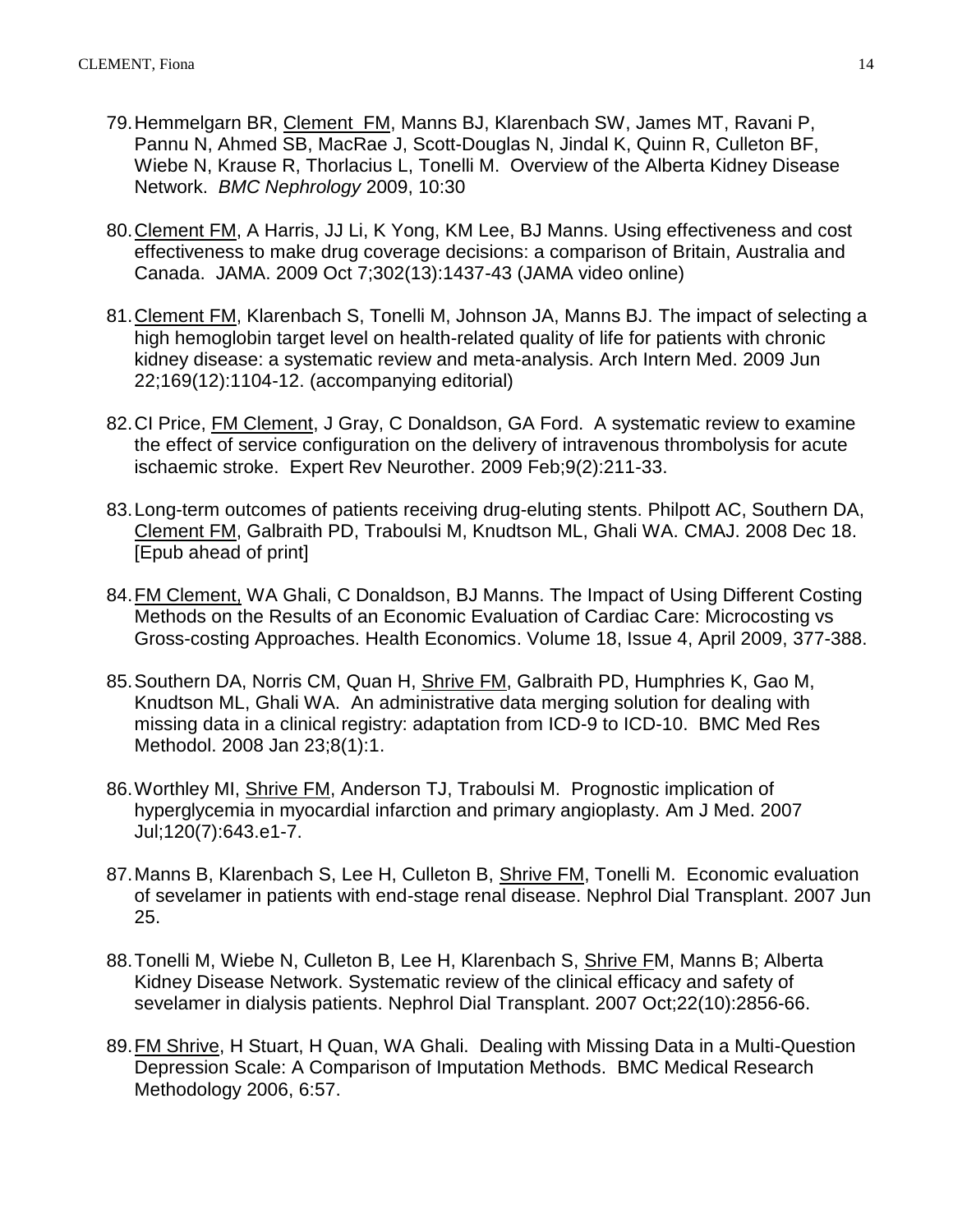- 90.FM Shrive, BJ Manns, JA Johnson, C Donaldson, WA Ghali. Comparison of UK and US Based Scoring Algorithms for the EQ-5D: Effect on the Findings of an Economic Evaluation. Med Care. 2007 Mar;45(3):269-273.
- 91.A Graham, FM Shrive, BJ Manns, WA Ghali, S Grondin, J Clifton, R Finley. Defining the Optimal Treatment of Locally Advanced Esophageal Cancer: A Systematic Review and Decision Analysis. Annals of Thoracic Surgery 2007;83: 1257-1264
- 92.RT Tsuyuki, FM Shrive, MM Graham, PD Galbraith, WA Ghali, ML Knudtson for the APPROACH Investigators. Survival After Coronary Revascularization in Patients with Heart Failure. CMAJ 2006 Aug 15;175(4):361-5
- 93.GG Gyenes, FM Shrive, MM Graham, WA Ghali for the APPROACH Investigators. The Prognostic Importance of Non-Significant Left Main Coronary Artery Disease in Patients Undergoing Percutaneous Coronary Intervention. J Am Coll Cardiol. 2006 Jul 18;48(2):276-80.
- 94.V Guru, SE Fremes, CD Naylor, K Teoh, PC Austin, FM Shrive, WA Ghali, J Tu in collaboration with the CCN. Public Versus Private Institutional Performance Reporting: What is Mandatory for Quality Improvement. Am Heart J. 2006 Sep;152(3):573-8.
- 95.FM Shrive, WA Ghali, S Lewis, C Donaldson, ML Knudtson, BJ Manns. Moving beyond the cost per QALY: Modeling the budgetary impact and clinical outcomes associated with the use of drug-eluting stents. Can J Card 2005;21(9):783-787.
- 96.MD Hill, FM Shrive, J Kennedy, TE Feasby, WA Ghali. Combined Carotid Endarterectomy and Coronary Artery Bypass Surgery in Canada. Neurology. 2005 Apr 26;64(8):1435-7.
- 97.FM Shrive, BJ Manns, PD Galbraith, ML Knudtson, WA Ghali. An Economic Evaluation of Sirolimus-eluting Stents. CMAJ 2005;172(3):345-51.
- 98.CS McLellan, WA Ghali, M Labinaz, RB Davis, PD Galbraith, DA Southern MSc, FM Shrive, ML Knudtson, for the Alberta Provincial Project for Outcomes Assessment in Coronary Heart Disease (APPROACH) investigators. Association between completeness of percutaneous coronary revascularization and post-procedure outcomes. Am Heart J 2005;150: 880-6.
- 99.SM Jamal, FM Shrive, WA Ghali, ML Knudtson, MJ Eisenberg for the Canadian Cardiovascular Outcomes Research Team (CCORT). In-hospital outcomes after percutaneous coronary intervention in Canada: 1992/93 to 2000/01. Can J Cardiol 2003; 19(7):782-789.
- 100. WA Ghali, H Quan, FM Shrive, GM Hirsch for the Canadian Cardiovascular Outcomes Research Team (CCORT). Outcomes after coronary artery bypass graft surgery in Canada: 1992/93 to 200/01. Can J Cardiol 2003; 19(7):774-781.

## X. **GOVERNMENT REPORTS**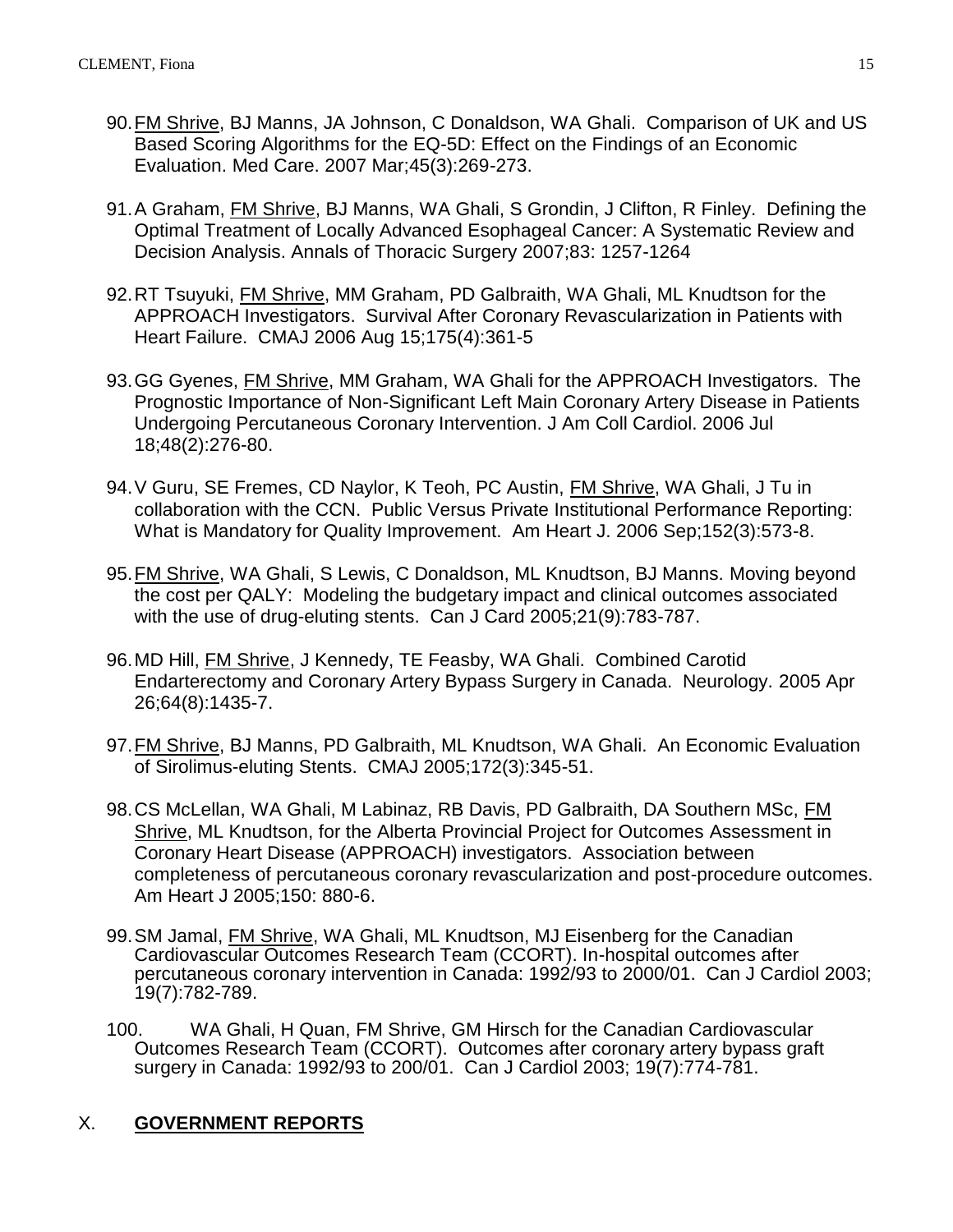- 1. Dowsett L, **Ghali S**, **Holitzki H**, MacKean G, Lorenzetti D, McCarron T, Coward S, **Memedovich K, Hofmeister M**, Noseworthy T, Clement FM on behalf of the HTA Unit. Daily Blood Work and Diagnostic Imaging Order Sets. Produced for the BC Ministry of Health. October 2017.
- 2. Dowsett L, Lorenzetti D, McCarron T, Coward S, MacKean G**, Memedovich K Hofmeister M, Soril L,** Clement FM on behalf of the HTA Unit. Preoperative Cardiac Testing for non-Cardiac Surgery. Produced for the BC Ministry of Health. October 2017.
- 3. Dowsett L, **Hofmeister M**, Lorenzetti D, Clement FM on behalf of the HTA Unit. Fluoroscopy Compared to Ultrasound in Image-guided Joint and Soft-Tissue Injections. Produced for Alberta Health. Sept 2017.
- 4. **Memedovich K**, Dowsett L, Grigat D, MacKean G, Lorenzetti D, Clement FM on behalf of the HTA Unit. The Use of Clinical Decision Support Tools in the Emergency Department to Optimize Clinical Practice. Produced for the Calgary Zone Emergency Department. Aug 2017
- 5. **Holitzki H**, Lorenzetti D, Dowsett LE, MacKean G, Clement FM on behalf of the HTA Unit. Implementation Strategies for Repetitive Transcranial Magnetic Stimulation: an Environmental Scan. Produced for Addictions and Mental Health Strategic Clinical Network. Aug 2017.
- 6. Dowsett L, McCarron T, **Farrier C**, Lorenzetti D, Brooks K, **Holitzki H**, Coward S, Han D, **Hofmeister M, Memedovich K**, MacKean G, Stafinski T, Menon D, Noseworthy T, Clement FM on behalf of the HTA Unit. Palliative and End-of-Life Care. Produced for Alberta Health. June 2017.
- 7. Dowsett L, Clement FM, Danthurebandara V, Lorenzetti D, Brooks K, Han D, MacKean G, Siad F, Noseworthy T, Spackman E on behalf of the HTA Unit. Computed Tomography for Diagnosing Pulmonary Embolism: A Health Technology Assessment. Produced for the BC Ministry of Health. March 2017.
- 8. Clement FM, Spackman E, Manns B. Albertans Preferences for Drug Plan Design. Produced for Alberta Health. Dec 2016.
- 9. Leggett LE, **Holitzki H, Memedovich K**, Danthurebandara V, Lorenzetti D, Haines-Saah R, Noseworthy T, Spackman E, and Clement FM on behalf of the HTA Unit. Marijuana Evidence Series: Topic 5 – Experience of legalizing Marijuana: Impact and emerging effects. Produced for Alberta health. Nov 2016.
- 10.Leggett LE, **Memedovich K,** MacCarron T, Lorenzetti D, Haines-Saah R, Noseworthy T, Spackman E, and Clement FM on behalf of the HTA Unit. Marijuana Evidence Series: Topic 4 – Advertising regulations of tobacco, alcohol: implications for Marijuana. Produced for Alberta health. Oct 2016.
- 11.**Soril, L, Sexias B**, Mitton C, Bryan S, Clement FM on behalf of the HTA Unit and The Centre for Clinical Epidemiology and Evaluation (University of British Columbia) A Proposed Framework for Health Technology Reassessment in British Columbia. Produced for the BC Ministry of Health. Sept 2016.
- 12.Leggett LE, **Memedovich K**, Stafinski T, Menon D, Lorenzetti D, Noseworthy T, Spackman E, and Clement FM on behalf of the HTA Unit and the Health Assessment and Policy Unit (University of Alberta). Palliative Home Care: A systematic review. Produced for Alberta health. Sept 2016.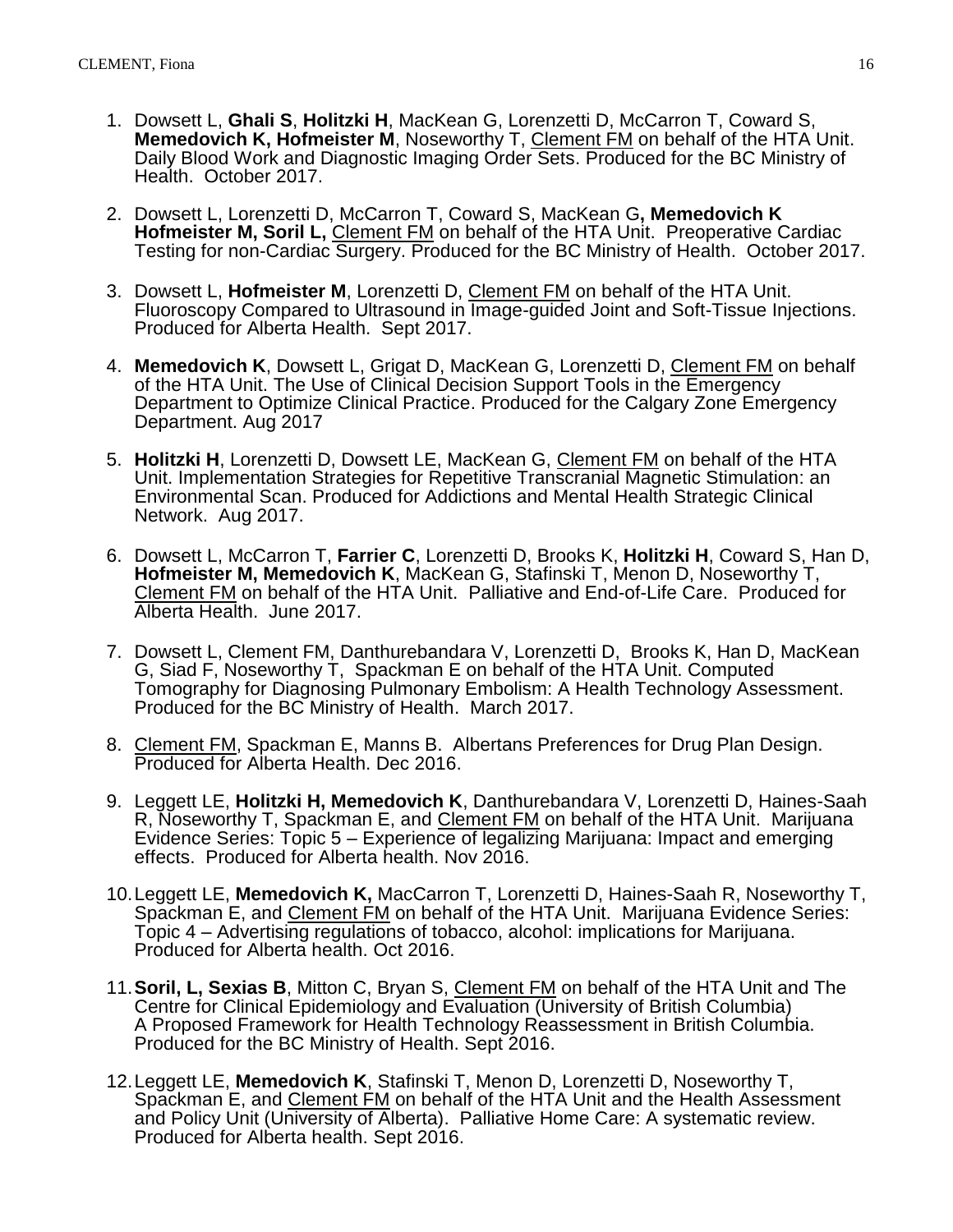- 13.Leggett LE, **Soril L**, Clement FM**, Sevick K**, Danthurebandara V, Lorenzetti D, Han D, and Spackman E on behalf of the HTA Unit. Transcutaneous Bilirubinometers for Newborn Hyperbilirubinemia. Produced for the BC Ministry of Health. Sept 2016.
- 14.Leggett LE, **Holitzki H, Sevick K**, **Ghali S**, Danthurebandara V, Lorenzetti D, Haines-Saah R, Noseworthy T, Spackman E, and Clement FM on behalf of the HTA Unit. Marijuana Evidence Series: Topic 3 – Medical Marijuana. Produced for Alberta health. Aug 2016.
- 15.Leggett LE, **Memedovich K, Holitzki H, Sevick K**, **Ghali S**, Danthurebandara V, Lorenzetti D, Haines-Saah R, Noseworthy T, Spackman E, and Clement FM on behalf of the HTA Unit. Marijuana Evidence Series: Topic 2 – Health Harms of Marijuana. Produced for Alberta health. Aug 2016.
- 16.**Sevick L**, Danthurebandara V, **Ghali S**, MacKean G, Spackman E, and Clement FM on behalf of the HTA Unit. Endovascular Therapy for Acute Ischemic Stroke: A HTA and Policy Analysis. Produced for the BC Ministry of Health. August 2016.
- 17.Leggett LE, **Memedovich K, Holitzki H, Sevick K**, Danthurebandara V, Lorenzetti D, Haines-Saah R, Noseworthy T, Spackman E, and Clement FM on behalf of the HTA Unit. Marijuana Evidence Series: Topic 1 –Current Canadian Context. Produced for Alberta health. July 2016.
- 18.Clement FM, Spackman E, **Soril L**, Campbell DJT, Manns BM. Drug Policy Roundtable: Summary of the Day. Produced for Alberta health. May 2016.
- 19.Clement FM, **Soril L**, Emery H, Campbell DJT, Manns BM. Canadian Publicly Funded Prescription Drug Plans, Expenditures and an Overview of Patient Impacts. Produced for Alberta health. February 2016.
- 20.**Soril L**, Clement FM on behalf of the Health Technology Assessment Unit. An Economic Evaluation of Point of Care Troponin. Produced for the Canadian Agency for Drugs and Technology in Health [CADTH]. December 2015.
- 21.Leggett L**, Coward S,** Weaver C, **Sevick L**, **Zhang D**, MacKean G, Lorenzetti DL, Clement FM. on behalf of the Health Technology Assessment Unit. Laser Interstitial Thermal Therapy for Treating Intracranial Lesions and Epilepsy. Produced for the BC Ministry of Health. December 2015.
- 22.**Soril L**, Clement FM on behalf of the on behalf of the Health Technology Assessment Unit. An Economic Evaluation of the Appropriate Use of Antipsychotics (AUA) Project. Produced for the Seniors' Health Strategic Clinical Network, Alberta Health Services. August 2015.
- 23.Leggett L**, Coward S, Soril L,** MacKean G, Lorenzetti DL, Noseworthy T, Clement FM. on behalf of the Health Technology Assessment Unit. Hepatitis C Virus Screening: A Health Technology Assessment and Policy Analysis. Produced for Alberta Health. Mar 2015.
- 24.**Coward S,** Leggett L**, Soril L,** MacKean G, Lorenzetti DL, Clement FM. on behalf of the Health Technology Assessment Unit. Screening for Hepatitis C Virus: A Systematic Review of Economic Evaluations. Produced for Alberta Health. Oct 2014.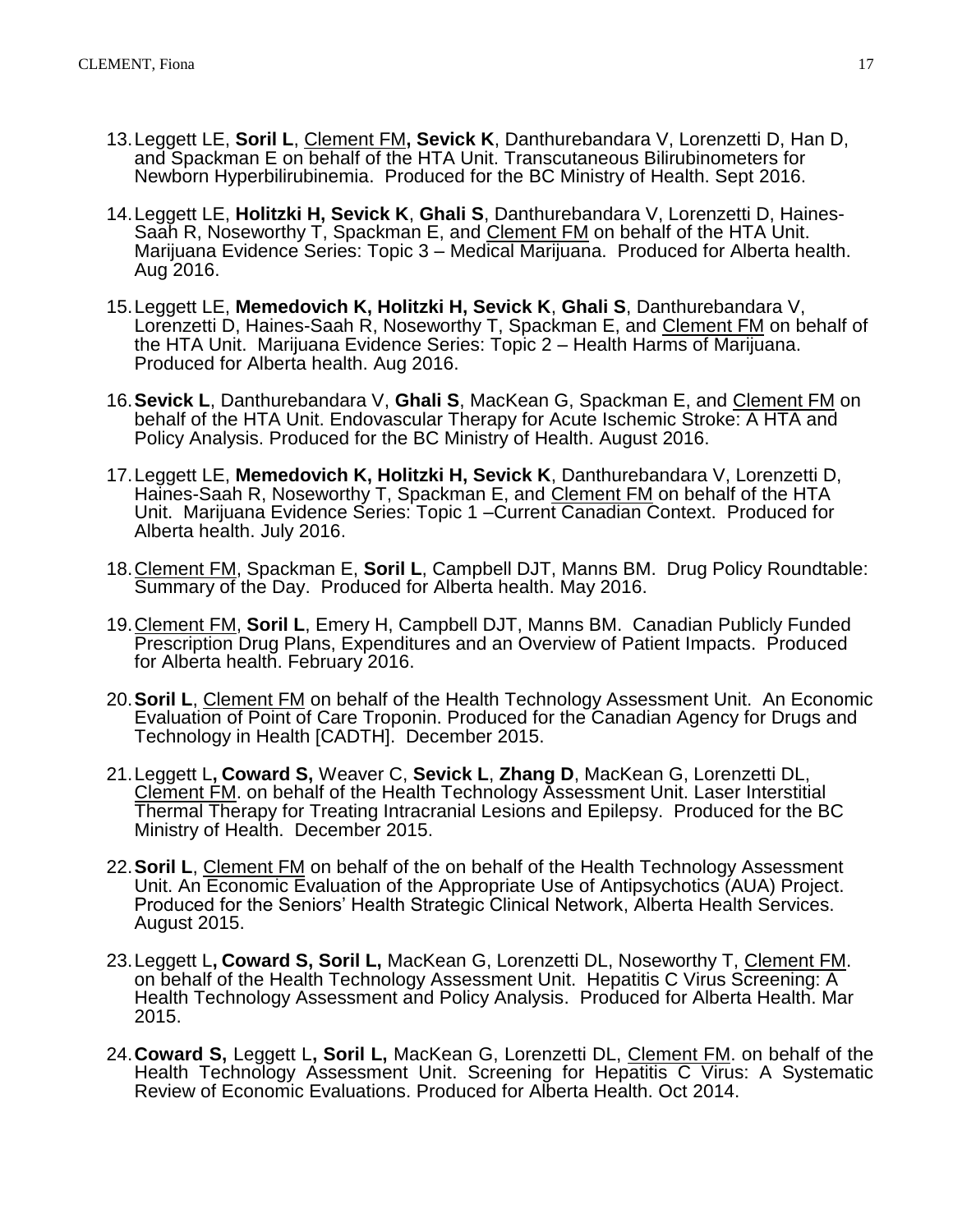- 25.Alberta Values Health Collaborative. Alberta Values Health Stakeholder Meeting: Summary Report. Sept 2014.
- 26.**Leggett L, Coward S, Soril L**, MacKean G, Clement FM. on behalf of the Health Technology Assessment Unit. Repetitive Transcranial Magnetic Stimulation for Treatment Resistant Depression. Produced for Alberta Health. March 2014.
- 27.**Soril L**, Tiwana S, Jalon O, MacKean G, Clement FM on behalf of the Health Technology Assessment Unit. Best practices in the management of behavioural and psychological symptoms of dementia in residents of long-term care facilities in Alberta: Health Technology Reassessment. Produced for Alberta Health. February 2014.
- 28.Point-of-Care Monitoring Devices for Long-Term Oral Anticoagulation Therapy: Clinical and Cost Effectiveness. Produced for the Canadian Agency for Drugs and Technologies in Health. November 2013.
- 29.Tiwana S, **Smith A, Leggett L**, MacKean G, Lorenzetti D, Clement FM on behalf of the Health Technology Assessment Unit. Use of Oncotype DX for guiding adjuvant chemotherapy decisions in early stage invasive breast cancer patients in Alberta: A Health Technology Assessment. Produced for Alberta Health. August 2013.
- 30.**Leggett L,** Jalon O, Clement FM on behalf of the Health Technology Assessment Unit. A systematic review of ICU compared to non-ICU care settings post head and neck surgery. Produced for the Cancer Strategic Clinical Network, Alberta Health Services. July 2013.
- 31.**Soril L, Leggett L**, Clement FM on behalf of the Health Technology Assessment Unit. Frequent Emergency Department Users: Who Are They and How Are They Cared For? Synthesis of the Evidence and Discussion Report. Produced for Alberta Health Services. May 2013.
- 32.Mackean G, Noseworthy T, **Leggett L**, Clement FM on behalf of the Health Technology Assessment Unit. Health Technology Reassessment: A model and discussion paper for Alberta. Produced for Alberta Health. Sept 2012.
- 33.Steadman R, **Sevick L**, Lorenzetti D, Noseworthy T, Rose S, Clement FM on behalf of the Health Technology Assessment Unit. A Health Technology Assessment of Radiofrequency Ablation for Low Back Pain. Produced for Alberta Health and Wellness. April 2012.
- 34.**Leggett L**, Hosien S, Lorenzetti D, Noseworthy T, Rose S, Clement FM on behalf of the Health Technology Assessment Unit. A Health Technology Assessment of Corneal Cross-linking. Produced for Alberta Health and Wellness. April 2012.
- 35.Steadman R, **Leggett** L, Lorenzetti D, Noseworthy T, Rose S, Sutherland L, Clement FM on behalf of the Health Technology Assessment Unit. A Health Technology Assessment of Transient Elastography in Liver Disease. Produced for Alberta Health and Wellness. January 2012.
- 36.**Leggett, L**., Zarrabi, M., Sutherland, L., Noseworthy, T., Clement, F on behalf of the Health Technology Assessment Unit. Health Technology Reassessment and Reinvestment: A Systematic Review of Current Practices. Produced for Alberta Health and Wellness. Sept 2011.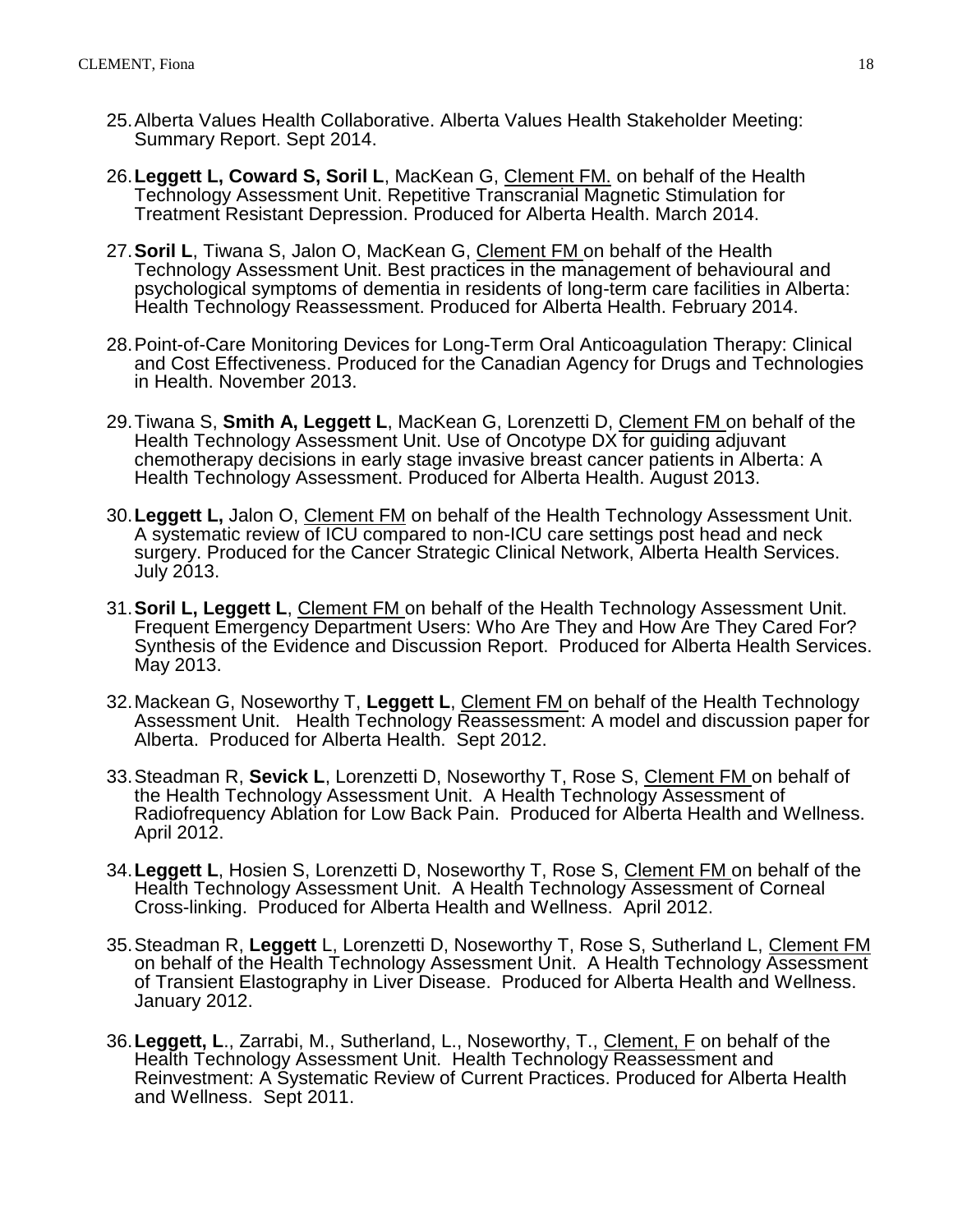37.Clement FM, Lorenzetti D, Cepoui-Martin M, Sutherland L on behalf of the Health Technology Assessment Unit. Treatment of primary and non-cancer related secondary lymphedema: Clinical systematic review and budget impact analysis. Produced for Alberta Health Services. April 2011.

## XI. **INVITED PRESENTATIONS**

- 1. Identifying waste in health care systems. Network of Alberta Health Economists (NOAHE). January 12, 2018. Edmonton. Alberta
- 2. Marijuana Legalization: current context and what's coming. School of Public Policy Learn and Lunch Series. November 2017. Calgary. Alberta.
- 3. Current State of HTR. CADTH Annual Symposium [Workshop offerings]. April 23, 2017, Ottawa, Ontario.
- 4. Cannabis: Isn't it safe? University of Calgary Continuing Medical Education. April 19, 2017, Calgary, Alberta. Webcast across Alberta to various healthcare professionals.
- 5. Canadian publicly funded prescription drug plans, expenditures and an overview of patient impacts. THETA Collaborative Rounds. January 27, 2017, Toronto, Ontario
- 6. Canadian publicly funded prescription drug plans, expenditures and an overview of patient impacts. C2E2 Rounds. September 12, 2016, Vancouver, BC.
- 7. Canadian Healthcare: What's worth sustaining? O'Brien Institute of Public Health Seminar. Dec 2015. Calgary, Alberta
- 8. Imagining the impossible: redefining Canadian healthcare. CADTH Lecture Series. Oct 2015. Ottawa, Canada. Webcast to 300 attendees.
- 9. Accountable Care Organizations in Alberta. Alberta Medical Association Annual Board Retreat. June 2015. Banff, Alberta.
- 10. Strong leadership in appropriateness. National Heath Leadership Conference. June 2014. Banff, Alberta
- 11. Big Ideas in HTA Plenary Session. Canadian Agency for Drugs and Technologies in Health (CADTH) Symposium. May 2013. Ottawa, Ontario.
- 12. Health Technology Reassessment. Alberta Health Services: Strategic Clinical Networks Educational Retreat. Feb 2012, Sept 2012. Calgary, Alberta.
- 13. Health Technology Reassessment: Promoting Value and Evidence-Based Practice. Preconference workshop at Canadian Agency for Drugs and Technologies in Health (CADTH) Symposium. April 2012. Ottawa, Ontario.
- 14. Introduction to Economic Evaluation and Decision Analysis Modeling. Health Technology Assessment and Innovation group, Alberta Health Services. March 1, 2011. Calgary, Alberta.

# XII. **OTHER ACTIVITIES**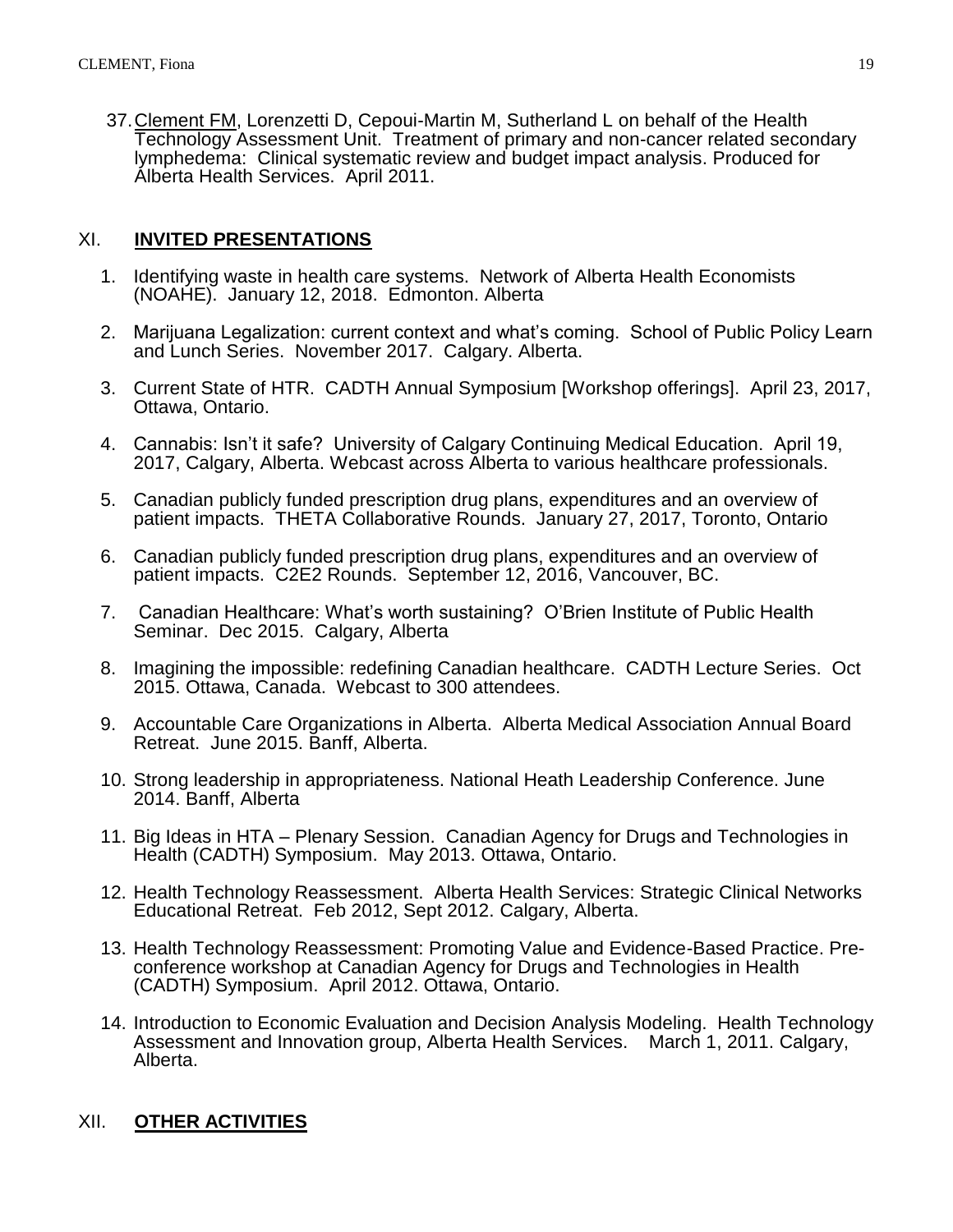- 1. Completed 4-day intensive Instructional Skills Workshop. This course is designed to enhance the instructional ability of faculty members, aid in their course design and support innovative course delivery. (April 2017)
- 2. Selected to participate in the Provincial Precision Health Working Group and the Cumming School of Medicine Precision Health working group. These groups are tasked with developing a provincial and School specific strategy to advance precision health in Alberta. Co-Chair of the HTA and lifecycle management working group. (Sept 2016 – ongoing)
- 3. Launched an editorial fellowship for graduate students in the Dept. of Community Health Sciences. The fellowship exposes students to the editorial process of a major highimpact journal (JAMA Internal Medicine) and builds skills for the students about the publishing process, editorial review and writing (intakes 4 students/year; 2016-ongoing)
- 4. Successfully completed Cumming School of Medicine Leadership training. This 6-day leadership course is offered over 6 months and includes a cap-stone project. The participants are selected by the School leadership. University of Calgary (2017).
- 5. Successfully completed a 6-week course "Personal Effectiveness in the Academy". University of Calgary (2015).
- 6. Initiated and contributed to healthcare policy blog [\(www.harknessonthewestcoast.org\)](http://www.harknessonthewestcoast.org/)
- 7. Developed and secured funding to host 4 policy roundtables for the Harkness fellows. These events were opportunities for enhanced US healthcare policy exposure, engaged networking across fellow-mentor dyads and collaboration between fellows to produce a written deliverable. Topics included Affordable Care Act, Accountable Care Organizations, High-performing medical practices and Patient engagement within healthcare systems. (2015)
- 8. Successfully completed a 6-week course "Achieving Impact with Research Findings in US Healthcare Policy". (2015)
- 9. Journal peer-review: JAMA Internal Medicine, Stroke, Applied Health Economics and Policy Research, Health Economics, Journal of General Internal Medicine, Canadian Medical Association Journal, Journal of the American Medical Association, BMJ Quality and Safety
- 10.Editorial roles:
	- JAMA Internal Medicine Section Editor (2015-present)
	- PLOS ONE Academic editor (2014-2015)
- 11.Review Panels:
	- CIHR Foundation review panel (stage 1) (2017)
	- Alberta Innovates Health Solutions Graduate Studentship Review Panel (2016 present)
	- Canadian Association of Health Services and Policy Research Scientific Abstract Review Committee (2014-present)
	- Michael Smith Foundation for Health Research Training Fellowship Panel (2016)
	- Canadian Institutes for Health Research Knowledge Synthesis Grant Review Panel (2013-2016)